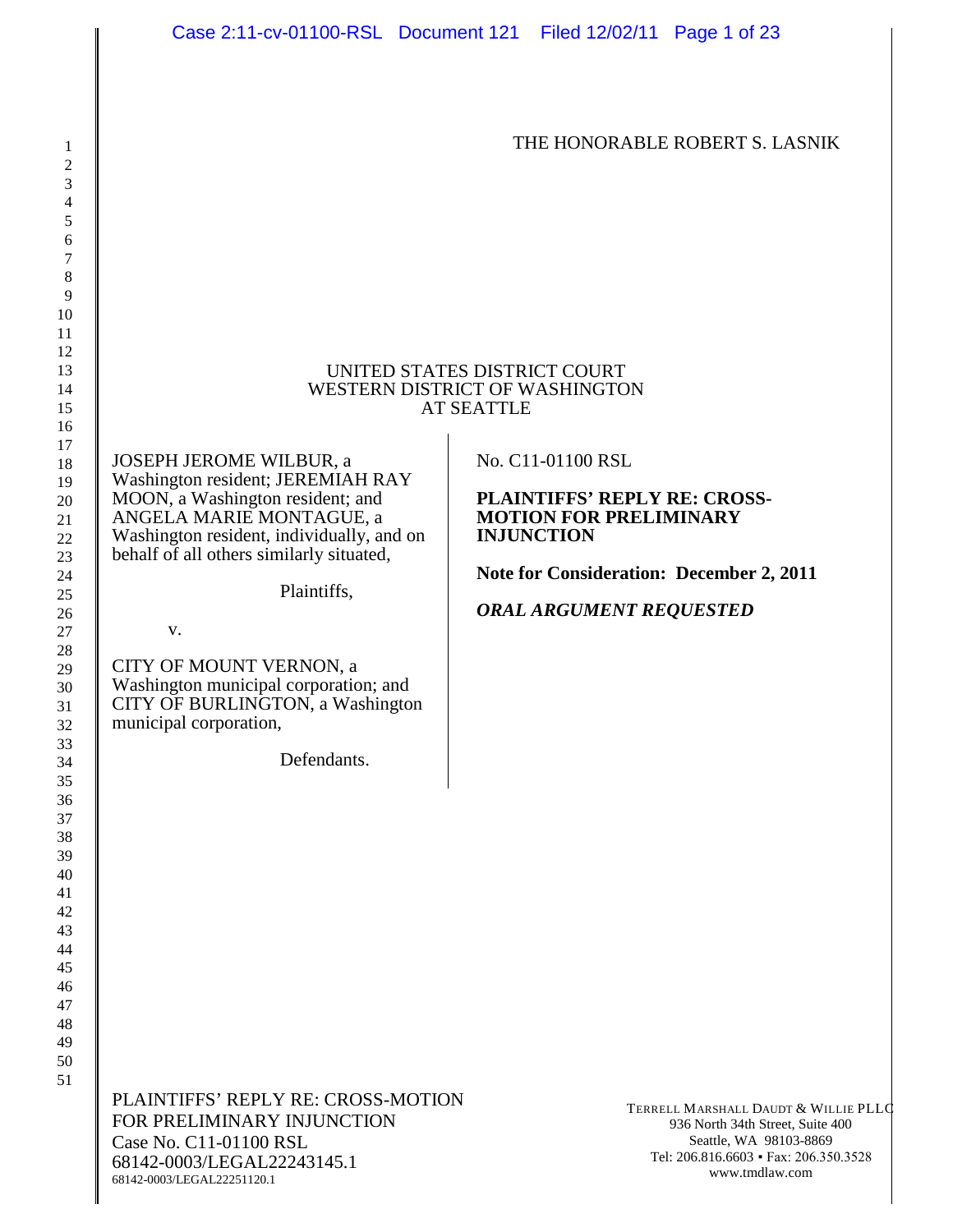# **TABLE OF CONTENTS**

| I.   |           |                                                                                                                                                                           |  |  |  |
|------|-----------|---------------------------------------------------------------------------------------------------------------------------------------------------------------------------|--|--|--|
| II.  |           |                                                                                                                                                                           |  |  |  |
|      | A.        | The Named Plaintiffs Had Standing at the Time the Class<br>Action Complaint Was Filed and Continue to Have Matters<br>Pending in the Municipal Courts of Mount Vernon and |  |  |  |
|      | <b>B.</b> | The Facts Demonstrate a Pattern of Systemic Constitutional                                                                                                                |  |  |  |
|      | C.        | Undisputed Expert Opinions That Systemic Constitutional                                                                                                                   |  |  |  |
|      | D.        | The Cities' Misrepresentations Are Inconsequential to                                                                                                                     |  |  |  |
|      |           | There Are No Adequate Remedies (Outside of This<br>1.<br>Lawsuit) for the Cities' Systemic Deprivations of                                                                |  |  |  |
|      |           | The Named Plaintiffs Have Testified Truthfully in<br>2.                                                                                                                   |  |  |  |
| III. |           |                                                                                                                                                                           |  |  |  |
|      | A.        | <b>Plaintiffs Have Standing to Pursue Their Constitutional</b>                                                                                                            |  |  |  |
|      | B.        |                                                                                                                                                                           |  |  |  |
|      | $C$ .     |                                                                                                                                                                           |  |  |  |
|      | D.        |                                                                                                                                                                           |  |  |  |
|      | E.        | Plaintiffs Have Met the Test for Likelihood of Success on                                                                                                                 |  |  |  |
|      | F.        | Plaintiffs have Shown Indigent Defendants Will Suffer<br>Very Serious Irreparable Harm in the Absence of a                                                                |  |  |  |
| IV.  |           |                                                                                                                                                                           |  |  |  |

51

> PLAINTIFFS' REPLY RE: CROSS-MOTION FOR PRELIMINARY INJUNCTION – i Case No. C11-01100 RSL 68142-0003/LEGAL22243145.1 68142-0003/LEGAL22251120.1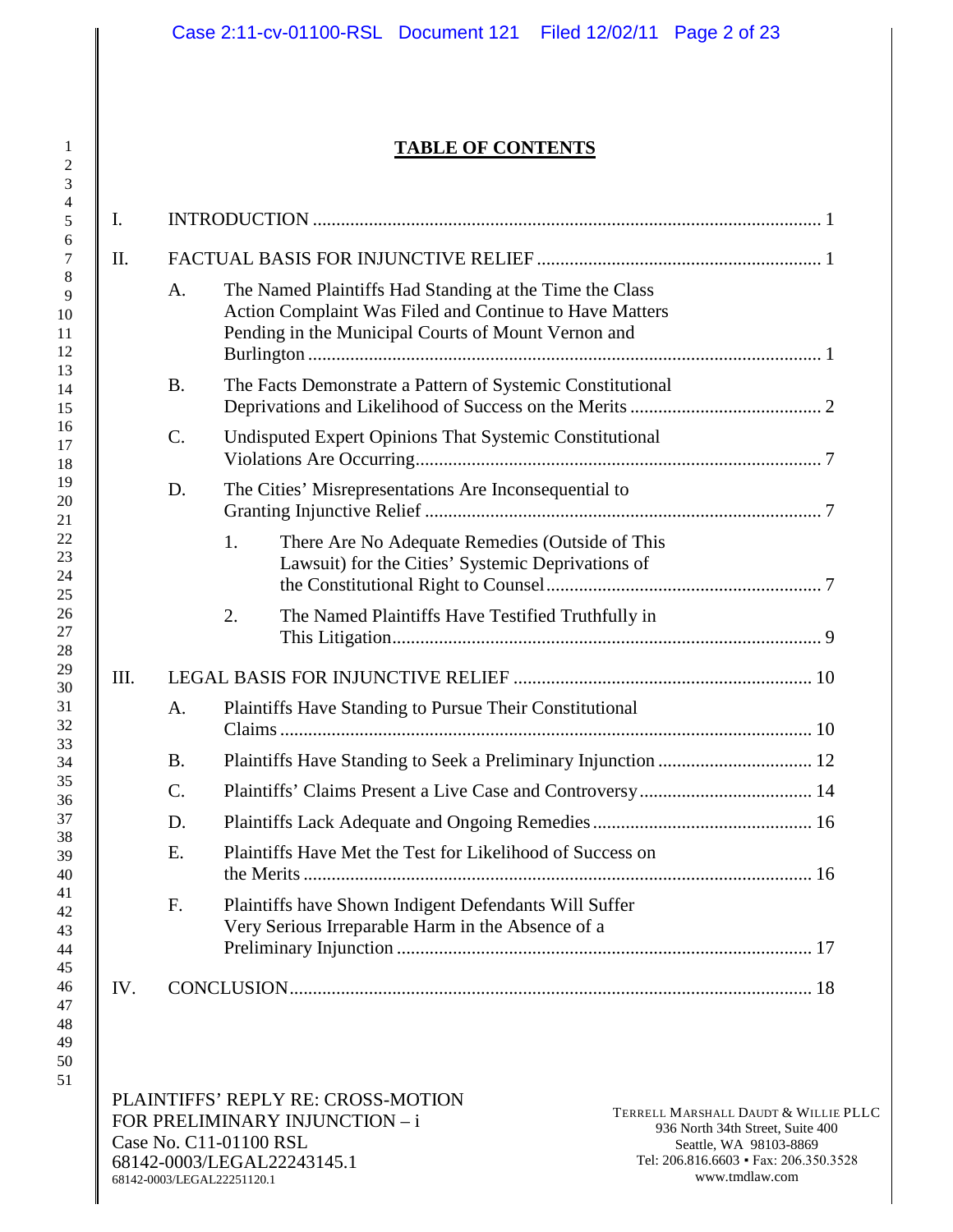# **I. INTRODUCTION**

Plaintiffs have shown that indigent individuals accused of crimes in the cities of Mount Vernon and Burlington ("the Cities") are being denied their Sixth Amendment right to counsel because of numerous flagrant deficiencies in the Cities' indigent defense system and that a preliminary injunction is necessary to prevent serious irreparable harm to the class members' fundamental right to counsel. At the end of the day, the injunctive relief Plaintiffs seek is only what is already required by the United States and Washington Constitutions and the Cities' own Public Defender Contract. Therefore, this motion should be granted.

# **II. FACTUAL BASIS FOR INJUNCTIVE RELIEF**

The Cities fail to provide any evidence to contradict the following.

# **A. The Named Plaintiffs Had Standing at the Time the Class Action Complaint Was Filed and Continue to Have Matters Pending in the Municipal Courts of Mount Vernon and Burlington**

The Cities maintain Plaintiffs are no longer involved in the public defense system of Mount Vernon and Burlington, stating "Moon and Montague are not charged at all; and Wilbur remains a fugitive." Dkt. # 115 at 2:3-4. The Cities' assertion is incorrect.

As Plaintiffs noted in a brief filed and served on the Cities more than 10 days ago, Plaintiff Wilbur is "in the custody of the Skagit County Jail and will remain there for a yet-to-bedetermined time period." Dkt. # 93 at 5:13-15. Mr. Wilbur is being held on five separate cases pending in the Burlington Municipal Court, all of which are in pre-trial status. Decl. of J. Camille Fisher in Support of Plaintiffs' Reply Re: Cross-Motion for Preliminary Injunction ("Fisher Decl."), Ex. 6. His next court date is December 7, 2011. *Id*.

Plaintiff Moon likewise has at two cases pending in the Mount Vernon Municipal Court, both of which are in pretrial status. Fisher Decl., Ex. 7. He is also facing compliance review in two other Mount Vernon cases. *Id*., Ex. 8. A hearing on all four cases is scheduled for December 27, 2011. *Id*., Ex. 7.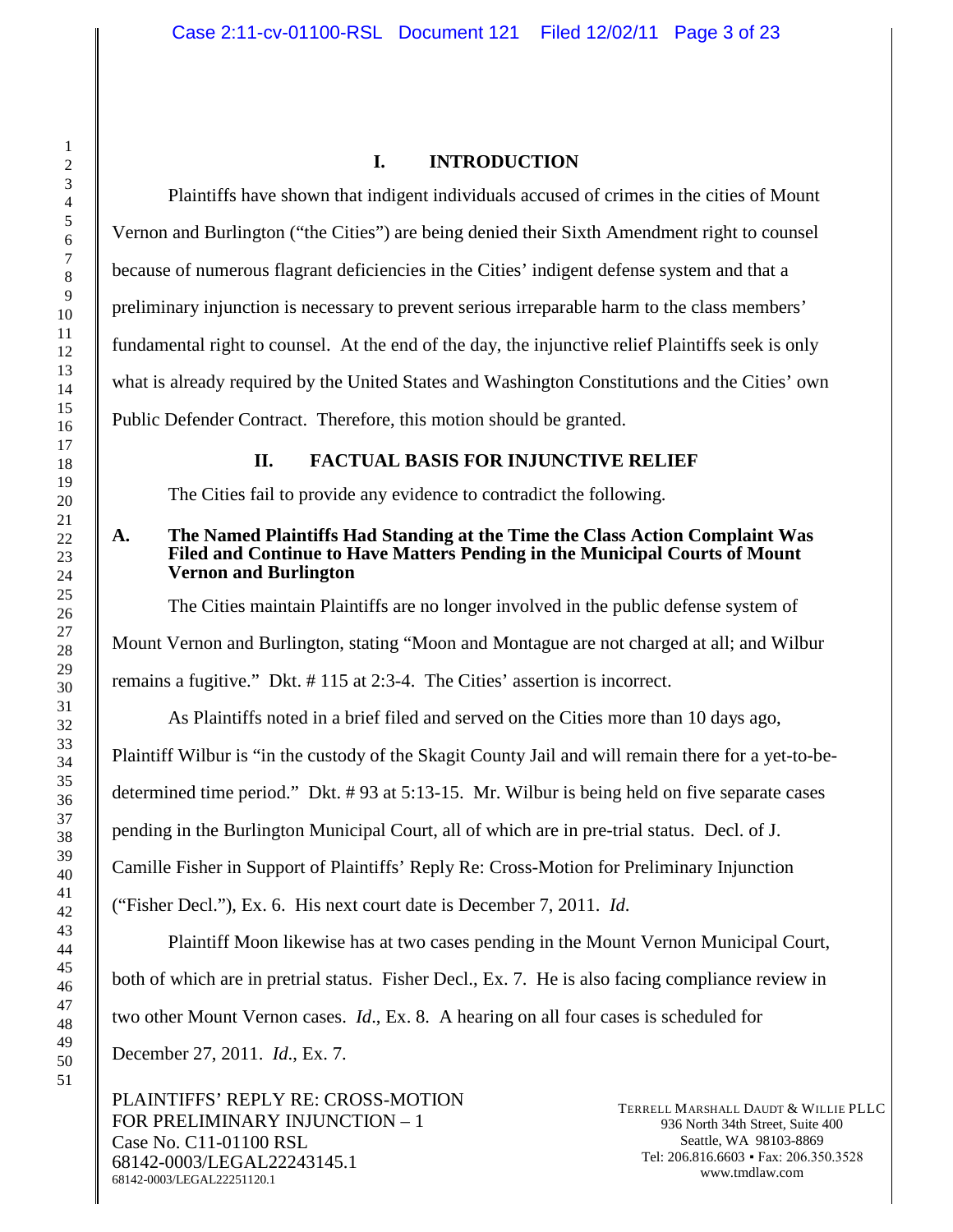Finally, Plaintiff Montague is only in the second of five years of probation on charges filed in the Burlington Municipal Court. Fisher Decl., Ex. 9. Until May 24, 2015, Ms. Montague remains within the municipal court's jurisdiction, and the court has the power "summarily to revoke probation and impose sentence [a fine of \$5,000 and jail term of 365 days] . . . or to take any action permitted by law, upon the failure of [Ms. Montague] to perform the terms or meet the conditions of [the court's] order." *Id*. Thus, all three Plaintiffs continue to have pending matters in the municipal courts of Mount Vernon and Burlington.

### **B. The Facts Demonstrate a Pattern of Systemic Constitutional Deprivations and Likelihood of Success on the Merits**

**Excessive Caseloads**. It is undisputed that the Cities jointly contract with only two attorneys (Sybrandy and Witt) to provide public defense services to all indigent defendants charged with misdemeanors in Mount Vernon and Burlington. Dkt. # 57, Ex. 1. The Cities pay these attorneys a flat fee for their services, covering all legal, interpretation, and investigative services plus expert services not approved by a court. Yet, despite significant increases in caseloads, the compensation paid to Sybrandy and Witt has declined over the years. *Id*., Exs. 6 & 7. These factors combine to leave the public defenders too little time to assist their clients.

It is also undisputed that Sybrandy and Witt act as the Public Defender on a part-time basis only. Dkt. # 57, Exs. 2, 15, 16; *see also* Fisher Decl., Ex. 10. The Cities do not challenge the accuracy of this allegation, and in fact, have now presented two declarations from Sybrandy. He, however, is silent on this issue despite being in the best position to set the record straight.

Under applicable WSBA standards, an attorney who works as a public defender on a part-time basis must proportionately limit his public defense caseload by the percentage of time that he spends on private cases, but the Cities do not dispute that they fail to impose such a parttime limitation on caseloads in their pubic defense contract, which violates RCW 10.101.030 and relevant municipal codes. *See generally* Dkt. # 57, Exs. 1, 19; Mount Vernon Muni. Code 2.62.030.

PLAINTIFFS' REPLY RE: CROSS-MOTION FOR PRELIMINARY INJUNCTION – 2 Case No. C11-01100 RSL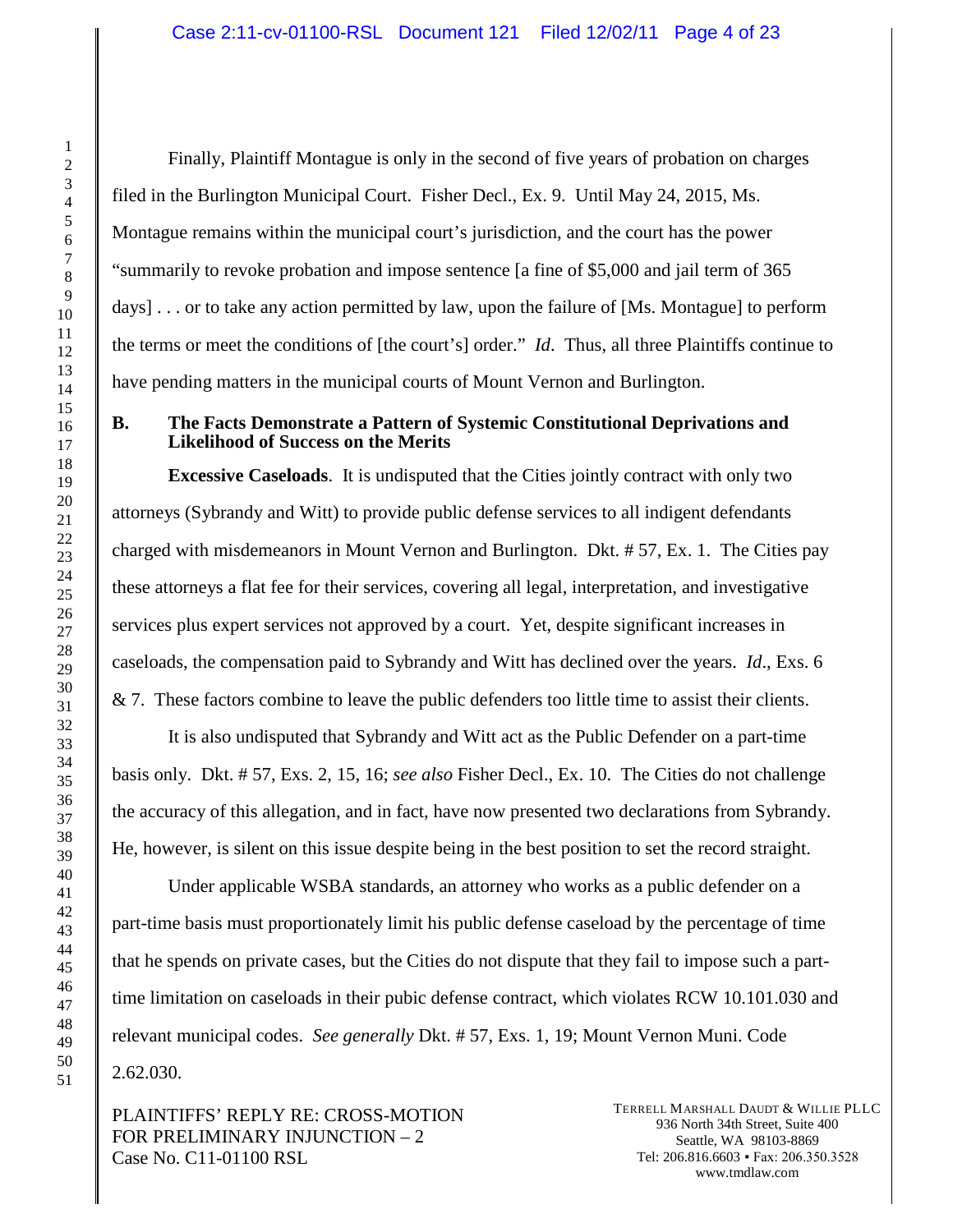The Cities fail to identify the number of indigent defense cases that the Public Defender has handled on a yearly basis. Despite the testimony from the Cities' prosecutors, the Mount Vernon contract manager, and Sybrandy, not one of these witnesses provides a specific caseload number. Instead, the Cities claim Plaintiffs are not properly counting the cases. This is not true.

The WSBA standards that are currently in place (and have been in place since 2007) define "a case" as "the filing of a document with the court naming a person as defendant or respondent, to which an attorney is appointed in order to provide representation." Dkt. # 57, Ex. 13 at 5. The yearly caseload counts set forth in Plaintiffs' motion—a combined total of 2,342 cases in 2009 and 2,128 cases in 2010—are based on the WSBA definition. *See id*., Exs. 11, 12.A, 12.B, 17. Plaintiffs counted the case numbers (unique filings) set forth in Sybrandy and Witt's own closed case reports to the Cities. *See id*. Remarkably, the number of cases that Plaintiffs counted for Sybrandy in 2010 (963) is substantially less than what Sybrandy himself counted  $(1,115)$  $(1,115)$  $(1,115)$  in his own monthly "summary" of "cases resolved/closed."

The Cities' own current contract knowingly permits each public defense attorney to handle as many as 1,200 misdemeanor cases per year. *See* Dkt. # 57, Ex. 1 at 195, 197. Though the contract provides that each attorney "shall not exceed 400 caseload credits per year," the Cities allocate as little as "1/3" of a "case credit" to many misdemeanors. *Id*.

The Cities take issue with Plaintiffs' citation to a website in support of the part-time status of the Public Defender. But the accuracy of the website is irrelevant because Plaintiffs have uncovered documents drafted by Sybrandy and Witt that confirm they spend the majority of their time on private matters. In November 2008, for example, Sybrandy and Witt submitted a bid proposal including Sybrandy's resume in which he informed the Cities that he has an ongoing and extensive private practice. *See* Dkt. # 57, Ex. 2 at 52. Sybrandy listed his duties as:

PLAINTIFFS' REPLY RE: CROSS-MOTION FOR PRELIMINARY INJUNCTION – 3 Case No. C11-01100 RSL

<span id="page-4-0"></span> *See* Dkt. # 57, Ex. 17 at 381, 392, 398, 403, 410, 416, 423, 427, 433, 438, 445, 450, 457, 463, 469, 474, 478, 483, 487, 492, 494, 498. Like Sybrandy, Plaintiffs did not include matters that disappear due to a failure of the defendant to appear. *Id*., Exs. 11, 12.A, 12.B, 17.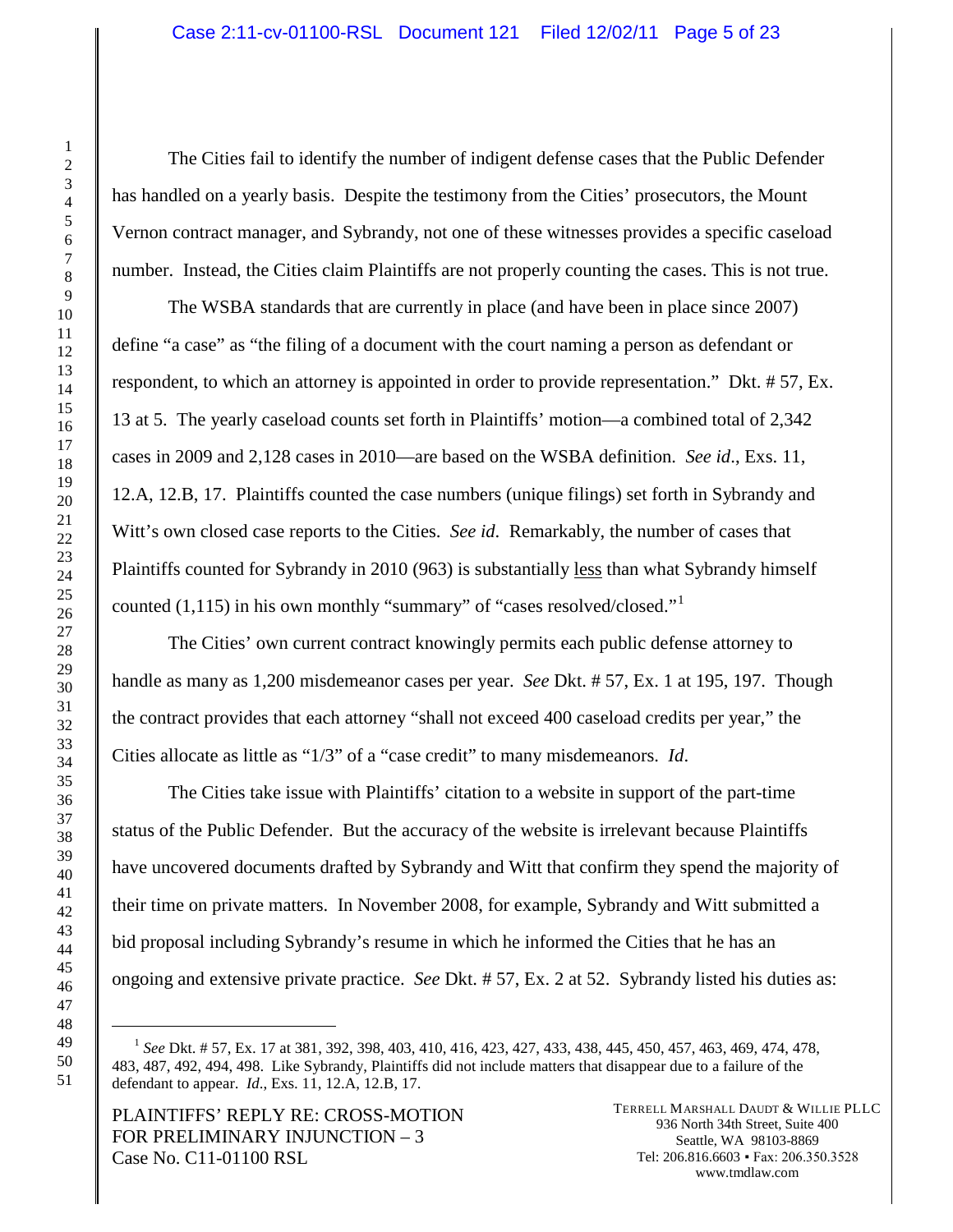"Managing heavy domestic and criminal trial and motions practice ….." *Id*. In November 2009, Witt told his malpractice carrier that he spends only 40 percent of his time on "Criminal Law" (with no breakdown of private versus public defense work). Fisher Decl., Ex. 10.

**Policy of Refusing to Engage in Confidential Client Communication, Known to the Cities**. It is undisputed that the Public Defender fails to meet with indigent defendants outside of court.<sup>[2](#page-5-0)</sup> The Cities and Public Defender do not deny that the Public Defender's office personnel have specifically stated the attorneys do not meet in private with indigent defendants. Dkt. #50  $\P$  3; Dkt. #49  $\P$  3; Dkt. #57, Ex. 18.B.

All of the indigent defendant witnesses testify that interactions with the Public Defender are reduced to brief encounters in crowded courtrooms. *See, e.g.*, Dkt. # 57, Ex. 18.B ("The amount of time Mr. Sybrandy spent defending me, if you can call it that . . . was less than minutes total on my case."); Dkt. # 57, Ex. 18.G (assigned attorney "spent no more than minutes" with defendant before she made decision); Dkt. #48 ¶¶ 17-18 ("Mr. Sybrandy would not schedule an appointment to meet with me outside of the courtroom," and "when I saw him in court, I only got a minute or two of his attention"). The Cities do not rebut Plaintiffs' evidence. Established guidelines on public defense services require that public defenders make themselves available for confidential meetings with clients. Dkt. # 57, Ex. 27 at 3. While Sybrandy maintains his clients "almost never" want such meetings, the record before the Court demonstrates this is untrue. Dkt. # 120 ¶ 10(a); Dkt. # 57, Exs. 18, 22, 23; Dkt. # 51 ¶¶ 11-18, 28; Dkt. # 50 ¶ 3.

It is undisputed that Letty Alvarez, the director of the Skagit County Office of Assigned Counsel, informed city officials, municipal judges, and commissioners of complaints about the Public Defender's failure to communicate with and represent indigent defendants and that she

PLAINTIFFS' REPLY RE: CROSS-MOTION FOR PRELIMINARY INJUNCTION – 4 Case No. C11-01100 RSL

<span id="page-5-0"></span> $^2$  Dkt. # 48  $\P$  16, 17, 20, 21, 24, 30; Fisher Decl., Ex. 2 at 234:7-18, 235:11-13, 237:3-24, 240:2-241:3; Dkt. # 46 ¶¶ 7, 10, 11, 14, 18, 19, 22; Dkt. # 47 ¶¶ 3, 11; Fisher Decl., Ex. 1 at 80:10-14; Dkt. # 51 ¶¶ 9-18, 28; Dkt. # 50 ¶ 3; Dkt. # 49 ¶ 3; Fisher Decl., Ex. 3 at 50:20-52:19, 78:1-7; Dkt. # 57, Exs. 18.A-18.C & 18.I.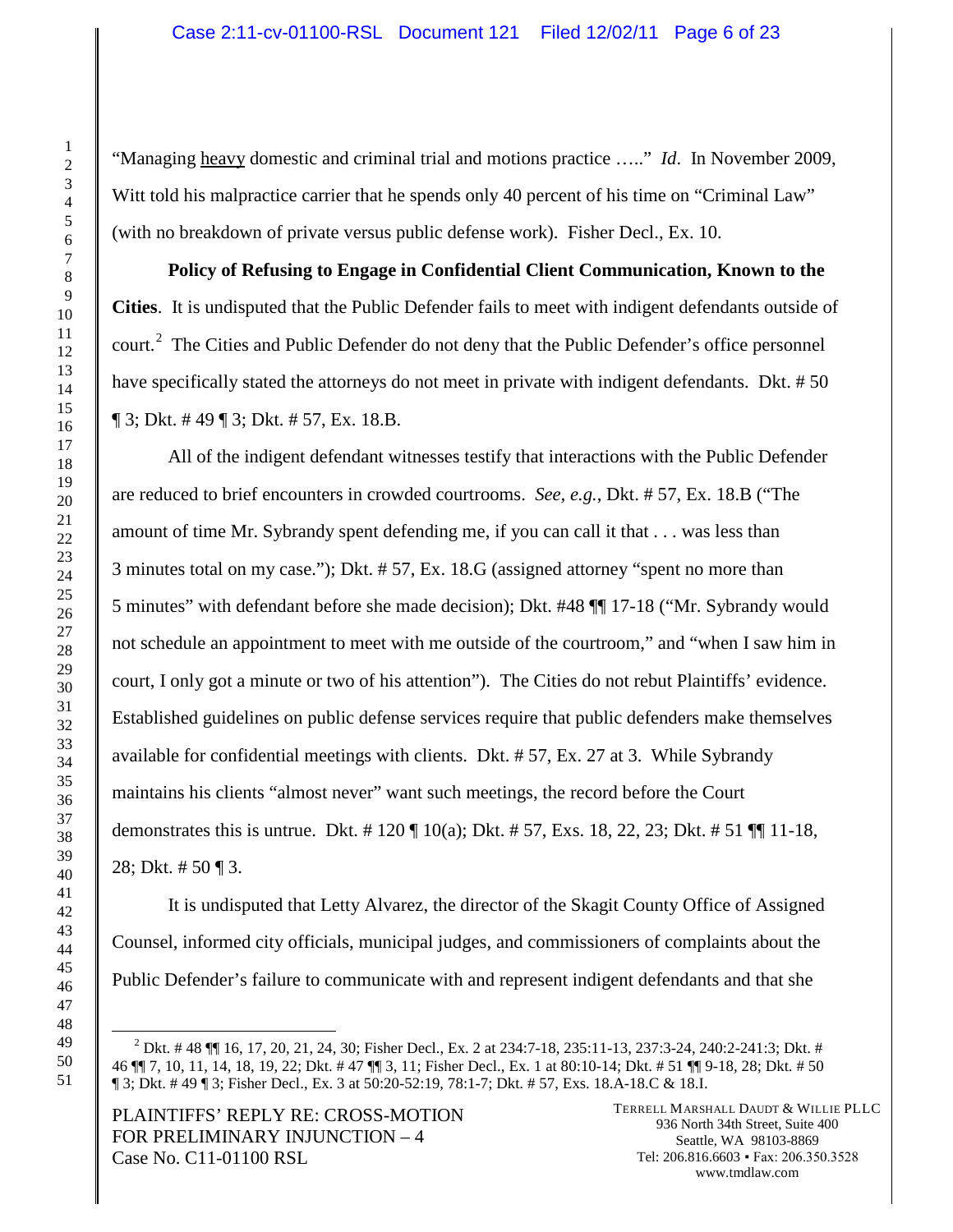did so on numerous occasions. Fisher Decl., Ex. 4 at 17:21 – 18:12, 55:6-24, 64:6-12, 135:1 – 136:23, 152:16 – 154:22, 155:23 – 157:11. Ms. Alvarez regularly passed those complaints on to everyone she could tell, including Eric Stendal, the public defense contract manager for Mount Vernon. *Id*. Indeed, Ms. Alvarez regularly sent clients directly to Mr. Stendal's office so that they could tell him about their complaints in person. *Id*. at 89:12-22, 138:3-14. Nothing was done to address the issues raised by Ms. Alvarez. *Id*. at 156:23 – 157:11.

It is undisputed that the Public Defender rarely visits inmates at the Skagit County Jail only five occasions in 2009 and six in 2010. Dkt. # 57, Ex. 30. In December 2008, Sybrandy told the contract manager for Burlington that "[i]t would be extraordinary for us to be directed to initiate contact with [indigent] defendants," including those in jail, whom he said should be contacted "on an as needed basis" only. *Id*., Ex. 37 at 750. There is extensive evidence of the Public Defenders' refusal to meet with or respond to incarcerated clients.<sup>[3](#page-6-0)[4](#page-6-1)</sup>

**Policy and Practice of Failing to Providing Actual Assistance of Counsel**. It is undisputed that the Public Defender has not conducted any investigations or hired any experts during the past two years. Dkt. # 57, Exs. 5, 15, 33, 34; Dkt. # 51 ¶ 14, Dkt. # 47 ¶¶ 6, 7, 11; Dkt. # 46 ¶ 23. Moreover, witnesses testify that the Public Defender does not even have a meaningful discussion of the facts with their clients.<sup>[5](#page-6-2)</sup> It is also undisputed that the time records the attorneys submitted to the Cities show Sybrandy and Witt routinely report spending as little as 30 minutes per case. Dkt. # 57, Exs. 12, 17. "Adequate consultation between attorney and client is an essential element of competent representation of a criminal defendant." *United States v. Tucker*, 716 F.2d 576, 581 (9th Cir. 1983). In this case, there is overwhelming evidence

PLAINTIFFS' REPLY RE: CROSS-MOTION FOR PRELIMINARY INJUNCTION – 5 Case No. C11-01100 RSL

<span id="page-6-0"></span><sup>&</sup>lt;sup>3</sup> Dkt. # 48  $\P$  11-13, 33; Fisher Decl., Ex. 2 at 235:2-4; Dkt. # 46  $\P$  7, 16, 21; Dkt. # 47  $\P$  3, 10; Dkt. # 49  $\P$  3; Fisher Decl., Ex. 3 at 70:5-12; 71:14-18; Dkt. # 57, Exs. 23.B & 24. This fact is uncontroverted. Dkt. # 57, Ex. 29.

<span id="page-6-1"></span><sup>&</sup>lt;sup>4</sup>For the entire year of 2010, Sybrandy and Witt made only six visits to the local jail, meeting with a total of seven clients. Dkt. # 57, Ex. 30. For 2009, Sybrandy and Witt made only five visits to the jail and met with eight clients. *Id*.

<span id="page-6-2"></span> $^5$  Dkt. # 47  $\P$   $\parallel$  6, 7, 11; Dkt. # 46  $\P$  23; Dkt. # 48  $\P$  35; Fisher Decl., Ex. 2 at 239:7-240:1; Dkt. # 51  $\P$  14; Dkt. # 50 ¶ 9.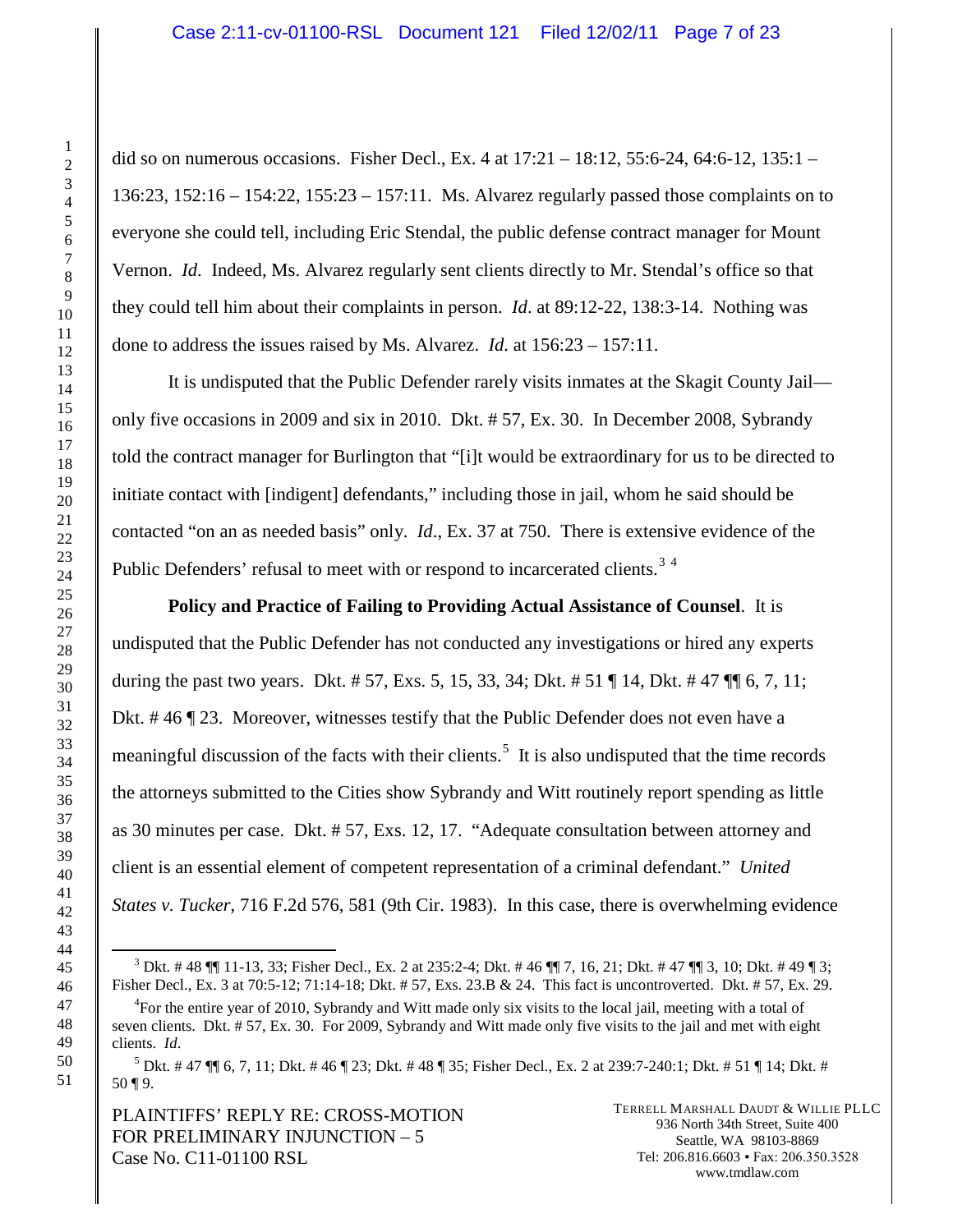#### Case 2:11-cv-01100-RSL Document 121 Filed 12/02/11 Page 8 of 23

that the Public Defender not only fails to initiate meetings with indigent defendants, but repeatedly and blatantly ignores messages and countless attempts at contact by those defendants and their family members.<sup>[6](#page-7-0)</sup> Witnesses testify that they are not able to obtain advice or counsel from the public defenders.<sup>[7](#page-7-1)</sup>

It is the client who should be able to make an informed decision regarding a plan of action, particularly as to critical decisions such as whether to plead guilty. *See Maynor v. Green*, 547 F. Supp. 264, 267 (S.D. Ga. 1982); *see also* Dkt. # 55 ¶ 17; Dkt. # 54 ¶ 19. Here, instead, the Public Defender is telling indigent defendants what to do, and in many cases this command is to plead guilty.<sup>[8](#page-7-2)</sup>

In addition to having a well-known and proven practice of not meeting with clients outside of court, it is undisputed that Sybrandy and Witt regularly fail to advocate on behalf of or even stand next to indigent defendants who are appearing before and speaking to the judge, thereby depriving the defendants of the "assistance" of counsel during their court hearings. *See* Dkt. # 51 ¶¶ 19, 24-26; Dkt. #48 ¶¶ 36-38; Fisher Decl., Ex. 2 at 163:6-12; Dkt. # 49 ¶¶ 8-10; Fisher Decl., Ex. 3 at 64:8-17; Dkt. # 50  $\P$  $\P$  10-11; Dkt. # 52  $\P$  7. Jaretta Osborne testified that the Public Defender failed to stand next to or advocate on behalf of a defendant who was in particular need of attorney assistance—her developmentally disabled son—each time he appeared before the judge. Dkt. # 51 ¶¶ 19, 24-26.

**The Cities' Failure to Monitor or Address Deficiencies in Their Public Defense System.** It is undisputed that the Cities do not supervise, monitor, or evaluate the Public Defender. *See* Dkt. # 45 at 14-16. This is a violation of RCW 10.101.030 and municipal codes. *See id*. It is also undisputed that despite numerous complaints, the Cities voted unanimously in

<span id="page-7-2"></span>PLAINTIFFS' REPLY RE: CROSS-MOTION FOR PRELIMINARY INJUNCTION – 6 Case No. C11-01100 RSL

<span id="page-7-0"></span> Dkt. # 46  $\P$  7, 11, 13, 18, 19, 21; Dkt. # 47  $\P$  3, 10, 11; Dkt. # 48  $\P$  11, 12, 13, 16, 17, 24, 33; Dkt. # 51 ¶¶ 11, 13, 16, 18; Dkt. # 49 ¶¶ 3, 6.

<span id="page-7-1"></span><sup>&</sup>lt;sup>7</sup> *See, e.g.*, Dkt. # 48 ¶ 18; Dkt. # 47 ¶¶ 8-9; Fisher Decl., Ex. 1 at 30:3-25; Dkt. # 49 ¶ 9; Fisher Decl., Ex. 3 at 71:14-72:10, 74:1-16; Dkt. # 51 ¶ 23; Dkt. # 57, Ex. 18.H.

Dkt. # 46 ¶ 9; Dkt. # 47 ¶ 5; Fisher Decl., Ex. 1 at 29:11-13; Dkt. # 50 ¶ 8; Dkt. # 57, Exs. 18.A, 18.F, 18.I.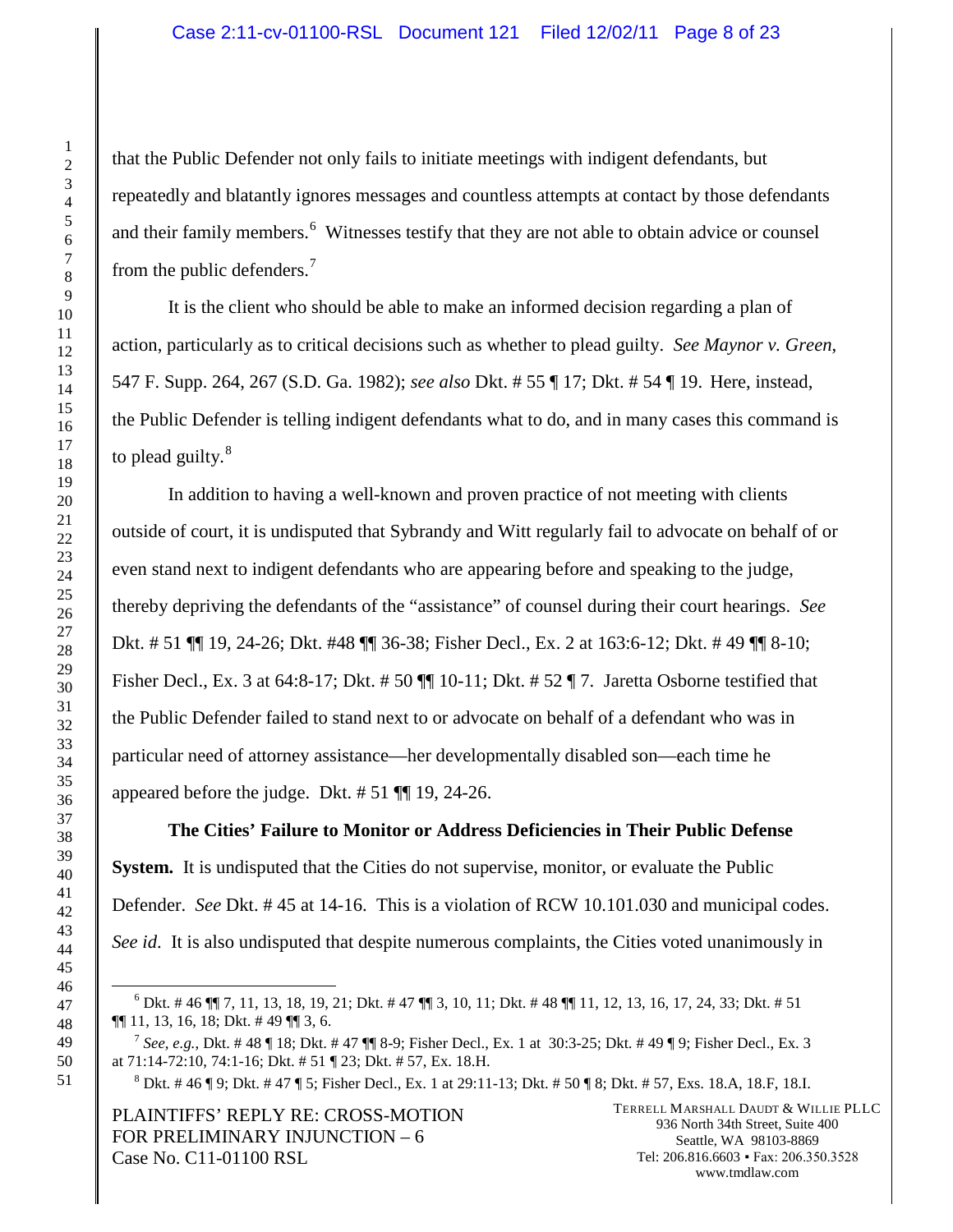December 2010 to maintain the contract with Sybrandy and Witt. Dkt. # 57, Exs. 1, 38. The Cities do not dispute being legally obligated to supervise, monitor, and evaluate the Public Defender. RCW 10.101.030; *see also* Mount Vernon Muni. Code 2.62.080; Dkt. # 57, Ex. 19. There is no dispute that the Cities' own contract with the Public Defender required numerous right to counsel obligations to be met, but the Cities had a policy and practice of knowing the obligations were not being met and failed to take any action. *See* Dkt. # 57, Ex. 1 § 2C, 2F, 2G, 4A.1, 4B.1, 4F.1, 4F.4, 5A.4. Though they have included these provisions in their contract with the Public Defender, the Cities are fully aware that the Public Defender fails to comply with them. Dkt. # 57, Exs. 11, 12, 17, 18, 23, 29, 31, 39; *see also* Section II.C, *supra*. In fact, the Public Defender explicitly told the Cities that in writing. Dkt. # 57, Ex. 37.

# **C. Undisputed Expert Opinions That Systemic Constitutional Violations Are Occurring**

Plaintiffs' expert witnesses uniformly conclude that the right to counsel under the United States and Washington State Constitutions is being violated by the Cities' systemic failures, and none of the Cities' declarations refute that with any evidence. Boerner Decl. ¶¶ 16-17; Strait Decl. ¶¶19-25, 27; Jackson Decl. ¶¶ 7-17. In particular, Sybrandy has refused to produce any documents confirming whether his assertions are true, thus failing to refute Plaintiffs' experts.

# **D. The Cities' Misrepresentations Are Inconsequential to Granting Injunctive Relief**

# **1. There Are No Adequate Remedies (Outside of This Lawsuit) for the Cities' Systemic Deprivations of the Constitutional Right to Counsel**

The Cities claim that indigent defendants have three ways to adequately remedy deprivations of the right to counsel. The first is to have conflict counsel appointed; the second is to hope the prosecutor will intervene; and the third is to hope that the judge will intervene. The record demonstrates that none of these purported methods are practical or effective.

As noted above, the Public Defender handled 2,342 cases in 2009 and 2,128 cases in 2010. *See* Dkt. # 57, Exs. 11, 12.A, 12.B, 17. Under the Cities' contract, there is only one

PLAINTIFFS' REPLY RE: CROSS-MOTION FOR PRELIMINARY INJUNCTION – 7 Case No. C11-01100 RSL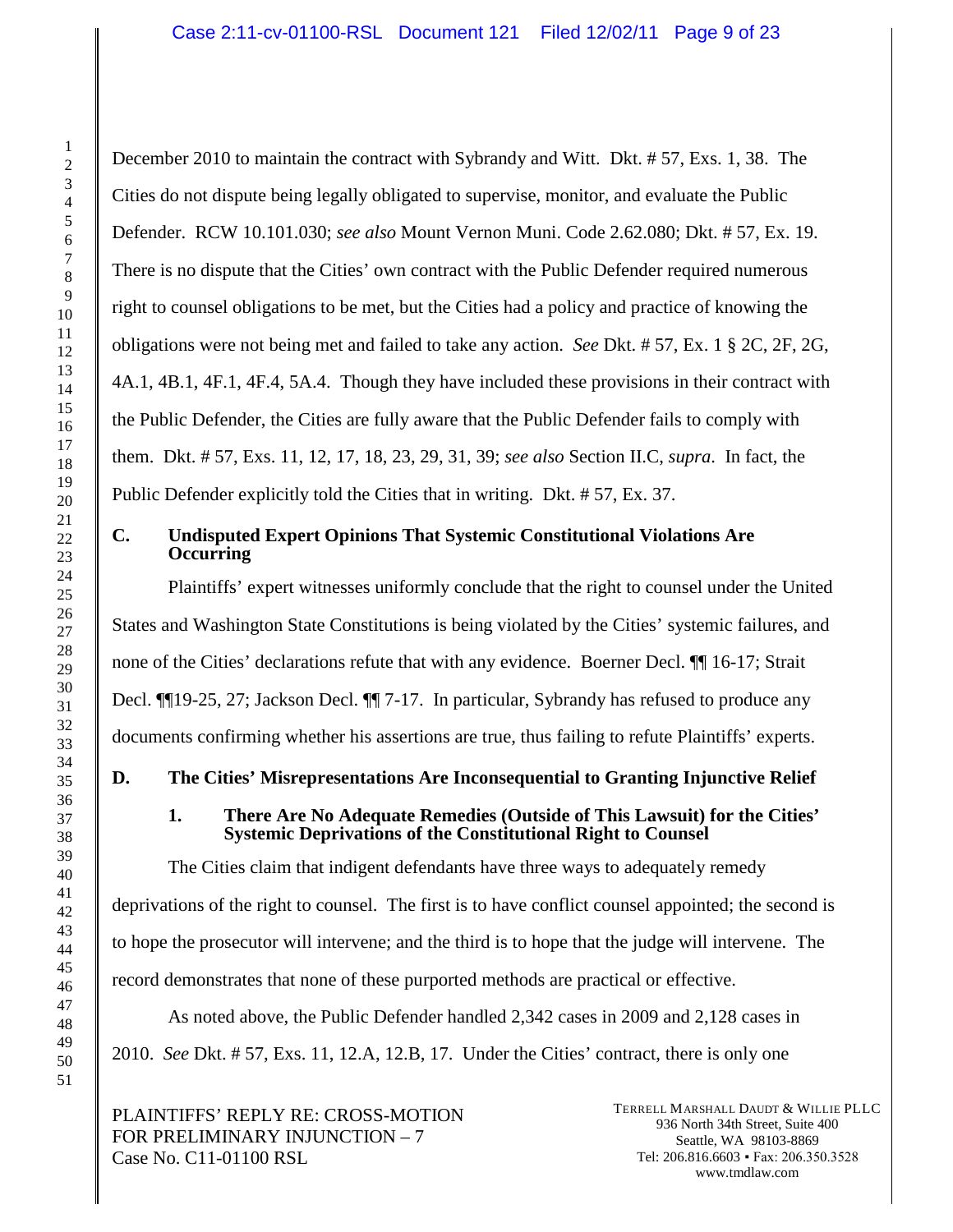conflict attorney (Glen Hoff), and he cannot step in to provide representation to as many as 2,000 or more indigent defendants per year. Dkt. # 57, Ex. 1. Furthermore, the Cities' own records show that the appointment of conflict counsel is a rarity. Fisher Decl., Ex. 11. In 2010, the Cities paid a total of \$797.50 to Mr. Hoff for his conflict work, which (at \$55/hour) equals less than 15 hours of work. *See id*. In 2009, the total amount was only \$82.50 or 1.5 hours of work. *See id*. Between 2002 and 2008, it appears that conflict counsel was not appointed in any matter. *See id*. This is not surprising, given that indigent defendants are not likely to know that they have such a right or how to pursue it. *See, e.g.*, Fisher Decl., Ex. 2 at 92:25 – 94:6. The few indigent defendants who tried to obtain new counsel faced obstacles in doing so; Mr. Moon states that his girlfriend "went through the same exact thing with Sybrandy and the judge wouldn't fire him . . . wouldn't do it." *Id*., Ex. 1 at 102:8 – 103:6.

The Cities fail to note that the Plaintiffs did not obtain substitute counsel until after a class action was filed. At that point, Plaintiffs had no choice but to obtain conflict counsel in light of the allegations being made against their public defenders.

As for the prosecutors and judges, the Constitution does not allow them to provide legal advice and advocate on behalf of indigent defendants. At his deposition, experienced Skagit County attorney Roy Howson explained why the right to representation is so important for indigent defendants, including the right to representation at hearings:

> [Indigent defendants] need very close representation. They're often frightened. They don't know what . . . they're doing or what's going to happen to them. And what they are looking for probably more than anything else in the world is that representative, the person who is going to stand between them and those who are trying to deprive them of their liberty . . . .

Fisher Decl., Ex. 5 at  $14:21 - 15:5$ ,  $23:3-19$ . Mr. Howson also explained the lack of representation he has seen and continues to see on a regular basis with Sybrandy and Witt, including as recently as two weeks ago:

PLAINTIFFS' REPLY RE: CROSS-MOTION FOR PRELIMINARY INJUNCTION – 8 Case No. C11-01100 RSL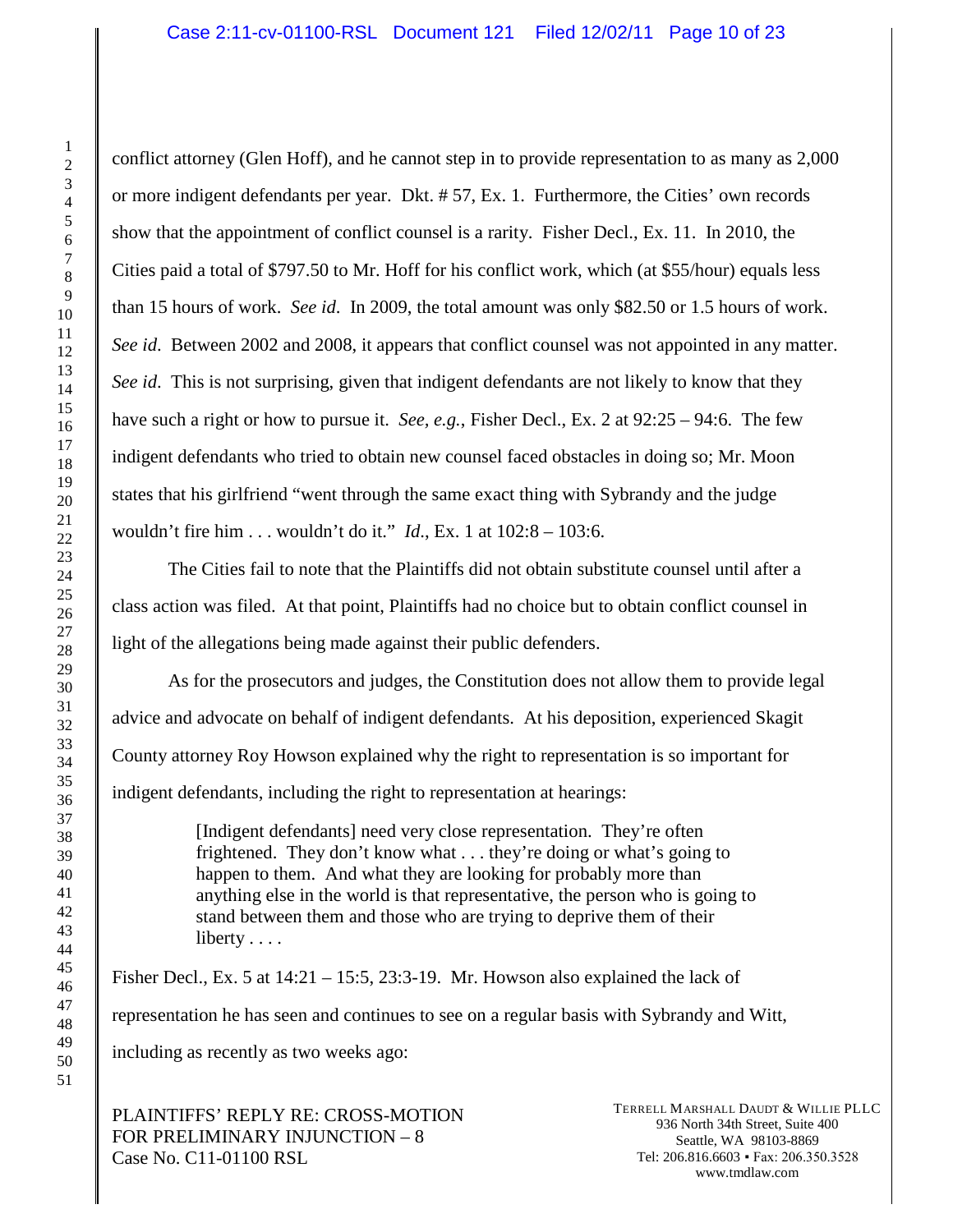What I saw as a problem is that [representation] does not seem to have been occurring. So it's not a matter of standing up. It was a matter that at a time which appeared to me that defendants were in extreme . . . circumstances, before a court perhaps for the first time, very little ability to understand what was going on, there was no lawyer standing with them, speaking for them, advising them of how to do things, letting them know what's going on and what's likely to happen. And it was obvious and I believe is obvious to anybody to this day who walks into the municipal court and sees what's happening. I did not believe that was appropriate, and I still do not believe it's appropriate.

Fisher Decl., Ex. 5 at 15:5-17, 37:23 – 38:25, 39:4-22.

#### **2. The Named Plaintiffs Have Testified Truthfully in This Litigation**

The Cities accusations that Plaintiffs Moon and Montague are not being truthful in their declarations are false. Mr. Moon's declaration describes certain interactions he had with Witt while Witt was representing him. Dkt. #47  $\P$  2-9. At his deposition, Mr. Moon admitted he was incorrect with respect to the specific charge on which Witt represented him at one point (Moon thought it was a DUI but it was a different charge). Fisher Decl., Ex. 1 at 44:21 – 45:7. Contrary to what the Cities assert, however, Mr. Moon adamantly maintained that everything else he said about Witt was true. *Id*. Notably, Witt has represented Mr. Moon numerous times over the years, including at the time the DUI charge was resolved, and Witt has represented Mr. Moon on related charges, including an ignition interlock violation. *See generally* Dkt. # 47; *see also* Dkt. # 28 at 43, 50; Dkt. # 29 at 75. The record is clear that Mr. Moon inadvertently cited the incorrect charge but otherwise correctly and consistently recalled all of the pertinent information regarding Witt.

In the case of Ms. Montague, one of her declarations stated as follows: "I recently secured a job for the first time since I was incarcerated. I work on a part-time basis, and my income is limited." Dkt.  $# 63 \P 5$ . At her deposition, Ms. Montague explained that at the time she signed her declaration, she had been offered and had accepted a secretarial position with a propane company and was expecting to start working any day. Fisher Decl., Ex. 2 at 16:19 –

PLAINTIFFS' REPLY RE: CROSS-MOTION FOR PRELIMINARY INJUNCTION – 9 Case No. C11-01100 RSL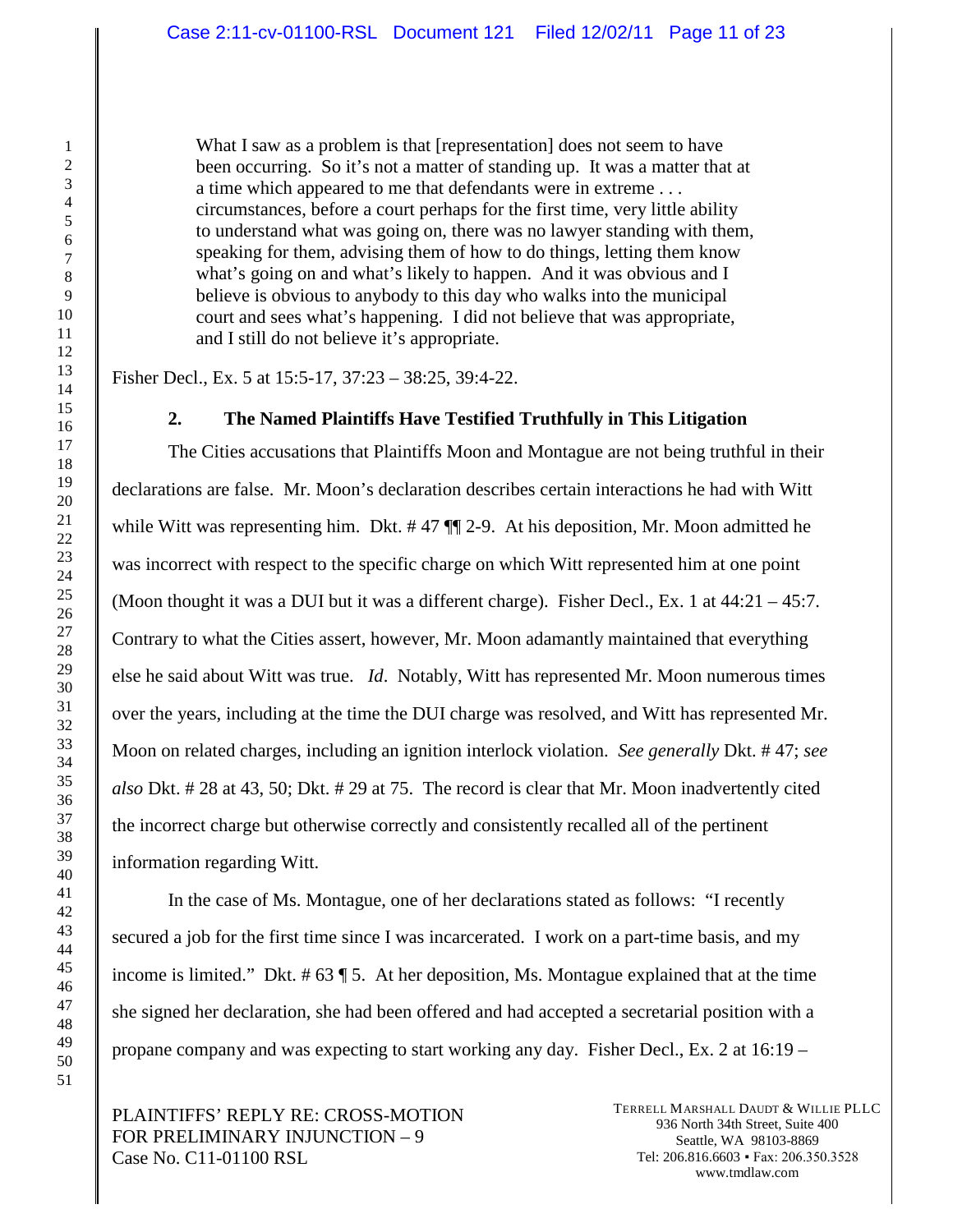$17:10$ ,  $18:3-13$ ,  $19:1-20:18$ . Unfortunately, though, the job "fell through" shortly thereafter. *Id.* at 16:23. Ms. Montague also stated that because she is without work, she has "no income." *Id.* at 20:19 – 21:5. This testimony is consistent with Ms. Montague's declaration.

# **III. LEGAL BASIS FOR INJUNCTIVE RELIEF[9](#page-11-0)**

### **A. Plaintiffs Have Standing to Pursue Their Constitutional Claims**

Contrary to the Cities' assertions, standing is determined as of the time the complaint is filed and does not need to be maintained throughout all stages of the litigation. *Biodiversity Legal Found. v. Badgley*, 309 F.3d 1166, 1171 (9th Cir. 2002); *see also Smith v. Sperling*, 354 U.S. 91, 93 n.1 (1957) ("jurisdiction is tested by the facts as they existed when the action [was] brought" and "that after vesting, it cannot be ousted by subsequent events"); *Lujan v. Defenders of Wildlife,* 504 U.S. 555, 570 n.4 (1992) (noting that when the *Friends of the Earth* Court concluded that plaintiffs had standing to seek injunctive relief, it applied its "longstanding rule that jurisdiction is to be assessed under the facts existing when the complaint was filed"); *Friends of the Earth, Inc. v. Laidlaw Environmental Services,* 528 U.S. 167, 184 (2000) (In holding that plaintiffs had standing, the Court stated "[h]ere, in contrast [to *Lyons*], it is undisputed that [the] unlawful conduct … was occurring at the time the complaint was filed.")*.* [10](#page-11-1)

When they commenced this proposed class action on June 10, 2011, Plaintiffs demonstrated all necessary standing requirements. *See* Dkt. # 45 43-44. They alleged they had suffered an injury in fact by appearing at a critical stage of the prosecution without

PLAINTIFFS' REPLY RE: CROSS-MOTION FOR PRELIMINARY INJUNCTION – 10 Case No. C11-01100 RSL

<span id="page-11-0"></span> <sup>9</sup> In Dkt. #45 at 48-51, Plaintiffs have already refuted arguments that injunctive relief is inappropriate for constitutional violations, that judicial estoppel precludes Plaintiffs' claims, that equitable estoppel precludes Plaintiffs' claims, and that the fugitive from justice doctrine precludes Plaintiffs' claims.

<span id="page-11-1"></span> $10$  In addition to the Supreme Court, numerous circuit courts agree that standing is determined at the commencement of the litigation. *See County of Riverside v. McLaughlin*, 500 U.S. 44, 50-52 (1991); *White v. Lee*, 227 F.3d 1214, 1243 (9th Cir. 2000); *Kitty Hawk Aircargo, Inc. v. Chao*, 418 F.3d 453, 458 (5th Cir. 2005); *Focus on Family v. Pinellas Suncoast Transit Authority*, 344 F.3d 1263, 1275 (11th Cir. 2003); *Cleveland Branch Nat'l Assoc. for the Advancement of Colored People v. City of Parma, Ohio*, 263 F.3d 513, 524 (6th Cir. 2001)*; Becker v. Fed. Election Comm'n*, 230 F.3d 381, 386 n.3 (1st Cir. 2000); *Park v. Forest Serv. of the United States*, 205 F.3d 1034, 1037 (8th Cir. 2000); *Perry v. Village of Arlington Heights*, 186 F.3d 826, 830 (7th Cir. 1999); *Carr v. Alta Verde Indus., Inc.*, 931 F.2d 1055, 1061 (5th Cir. 1991).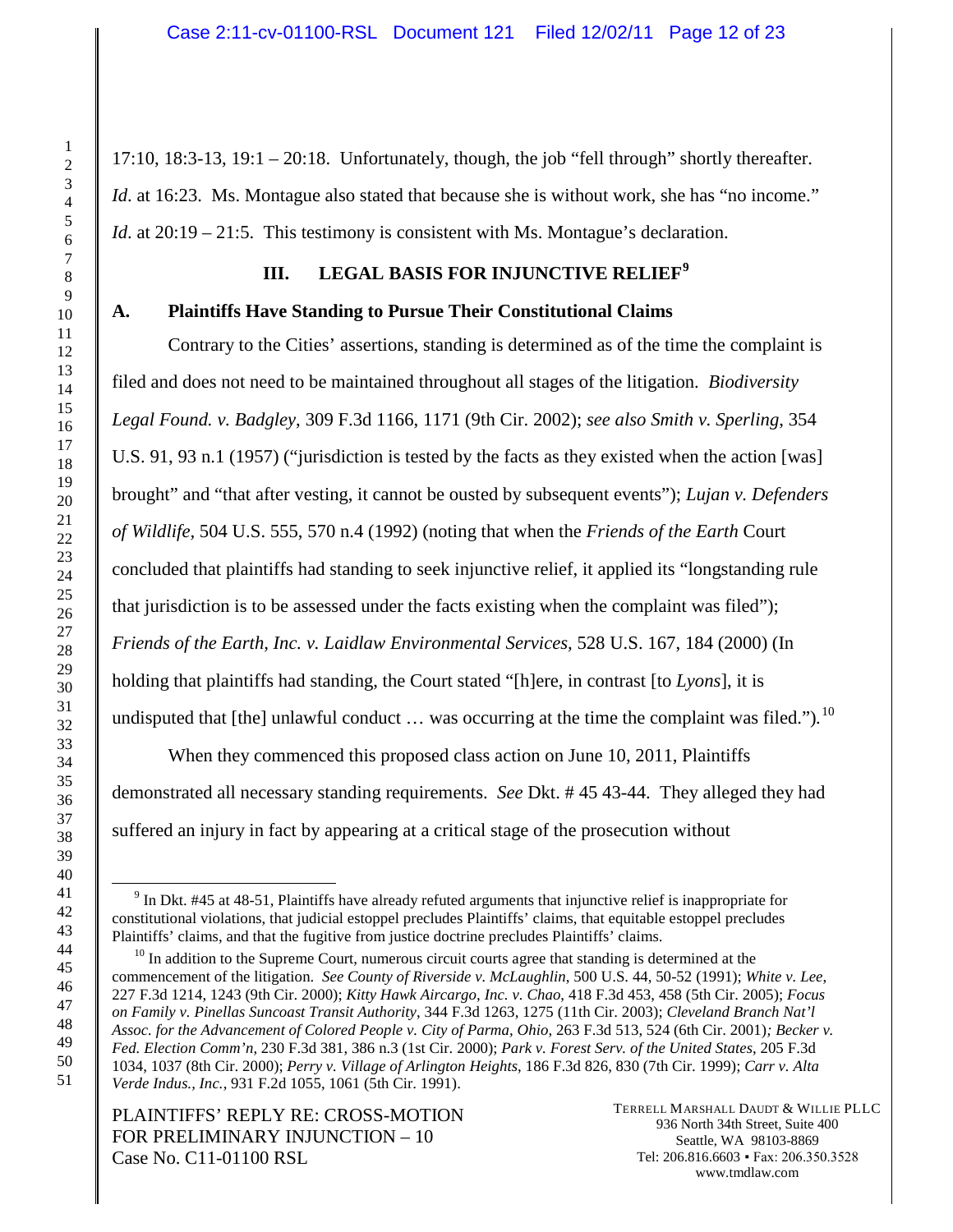representation, even though the Cities' public defense attorneys had been appointed to represent them at the time. *See e.g.,* Dkt. # 48 ¶¶ 11–13, 20; Dkt. # 46 ¶¶ 7, 16–19, 21; Dkt. # 47 ¶¶ 3, 6– 7, 10. Plaintiffs showed that their injury was causally connected to the Cities' failure to adequately structure and supervise their indigent defense system. Plaintiffs asserted that they faced a real and immediate threat—namely, that they would continue to be prosecuted without the assistance of counsel.<sup>[11](#page-12-0)</sup> And finally, they illustrated that their injury would be redressed by a decision in their favor. Plaintiffs, therefore, have standing to pursue injunctive relief. *Chapman v. Pier 1 Imports*, 631 F.3d 939, 946 (9th Cir. 2011) (en banc).

The Cities further, but again incorrectly, contend that *Lujan* stands for the proposition that standing must exist at all stages of the litigation. *See* Dkt. # 115, at 17. In *Lujan*, the Supreme Court stated that each element of standing must be supported "with the manner and degree of evidence required at the successive stages of the litigation." 504 U.S. at 561. What this means is that Plaintiffs are required to provide evidence satisfying the burden of proof for standing (i.e., standing existed at the commencement of the case) at each procedural stage of the case. Plaintiffs must show that they had standing when the complaint was filed and be prepared to prove this at every stage of the litigation, but it does not require them to prove that they have standing, separate and apart from when the complaint was filed, at every stage of this litigation.

The Cities fail to address *County of Riverside v. McLaughlin*, 500 U.S. 44, 50-52 (1991), wherein the Court examined a case involving a criminal defendant's right to a probable cause determination within 36 hours of arrest. Riverside County argued there was no standing because by the time plaintiffs' complaint was heard, it was "too late for them to receive a prompt hearing and, under *Lyons*, they cannot show that they are likely to be subjected again to the

<span id="page-12-0"></span> $11$  The Cities themselves admit that Plaintiffs and those they represent are often repeat offenders who are continually subjected to representation by Sybrandy and Witt. *See* Declaration of Craig Cammock ¶ 7 ("As a result, a large percentage of criminal cases are with person who have been Mr. Witt's or Mr. Sybrandy's clients in the past, and with witnesses whom they have known or experienced."); Declaration of Richard Sybrandy ¶ 4 ("A large percentage of my criminal cases are with persons who have been my clients in the past, and with witnesses whom I know or have had prior experience with.").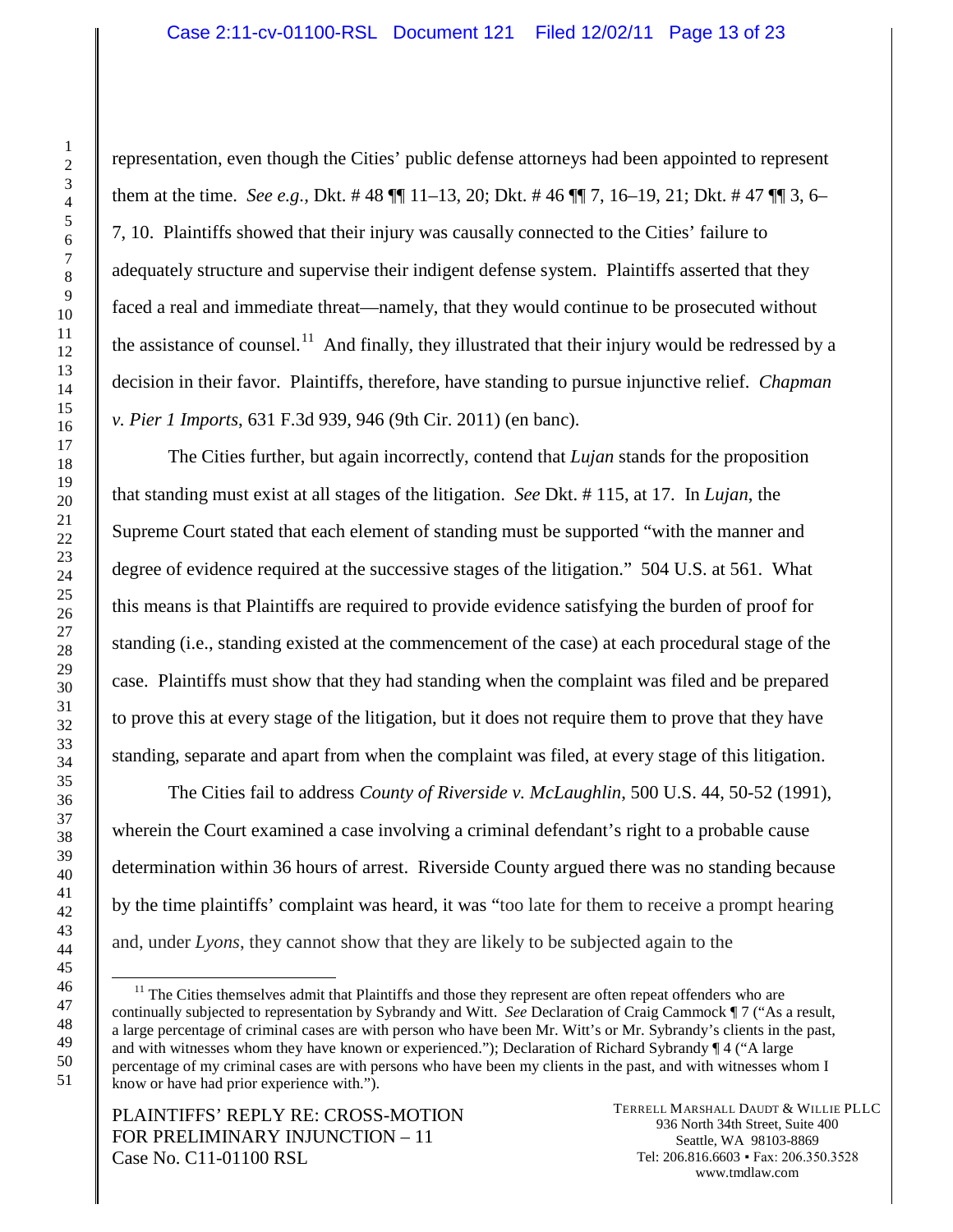unconstitutional conduct." *Id*. Rejecting this argument, the Court held that the plaintiffs had standing because at the time the plaintiffs' complaint was filed the plaintiffs were being held in custody without having received a probable cause determination. *Id*. *Lyons* was "easily distinguished" because in *Lyons* the "constitutionally objectionable practice ceased altogether before the Plaintiff filed his complaint." *Id*. (emphasis added). Further, even though the named plaintiffs' claims were rendered moot when they eventually received a probable cause determination, "by obtaining a class certification, plaintiffs preserved the merits of the controversy for [the Court's] review." *Id*.

The Cities also attempt to confuse the issue by asserting that Plaintiffs lack standing because (1) they do not have pending criminal charges within their jurisdictions; and (2) they are not currently represented by Sybrandy and Witt, having obtained substitute indigent defense counsel. As noted above, the Cities are wrong to assert that Plaintiffs have no pending criminal charges, <sup>[12](#page-13-0)</sup> and any post-filing developments go to the question of whether Plaintiffs' claims are moot. *See Friends of the Earth*, 528 U.S. at 190. Because Plaintiffs had charges pending in Mount Vernon and Burlington when the complaint was filed, and did not have substitute counsel at that time, they satisfy this standing requirement. *See Sperling*, 354 U.S. at 93 n.1; *Lujan*, 504 U.S. at 570 n.4; *Friends of the Earth*, 528 U.S. at 184 .

# **B. Plaintiffs Have Standing to Seek a Preliminary Injunction**

The Cities once again erroneously attempt to analogize Plaintiffs' case with *Los Angeles v. Lyons*, 461 U.S. 95 (1981), and *O'Shea v. Littleton*, 414 U.S. 488, 494 (1974). Plaintiffs' ongoing involvement with the Cities' municipal courts, however, distinguishes their situation from both of these cases. The plaintiff in *Lyons* sought a permanent injunction against the use of chokeholds by Los Angeles Police officers, but he had alleged only an isolated past incident (an illegal chokehold that occurred before the suit was filed). 461 U.S. at 105.

*See* Section II.A, *supra*.

<span id="page-13-0"></span>PLAINTIFFS' REPLY RE: CROSS-MOTION FOR PRELIMINARY INJUNCTION – 12 Case No. C11-01100 RSL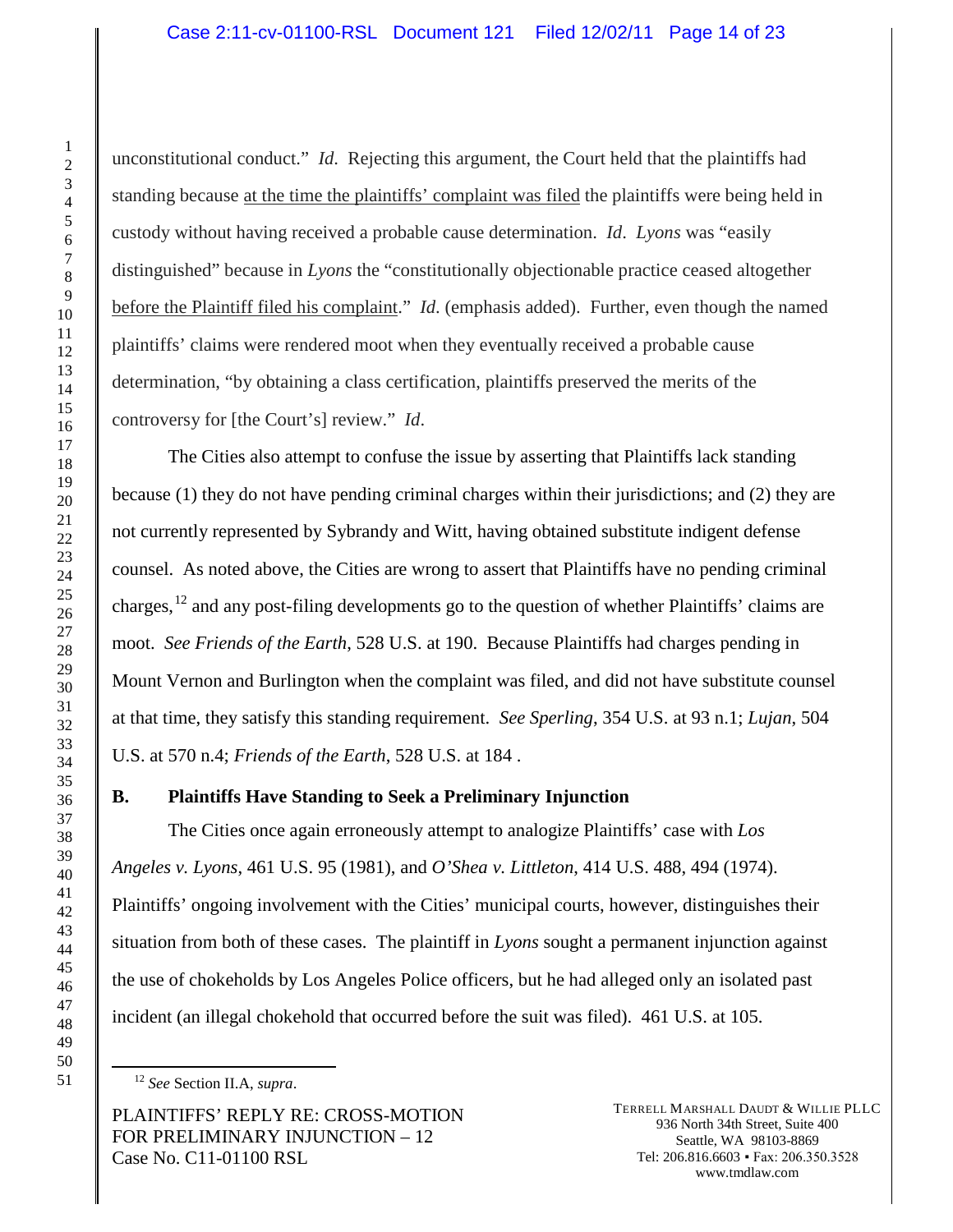Similarly, in *O'Shea*, there was no allegation that "any of the named plaintiffs at the time the complaint was filed were themselves serving an allegedly illegal sentence or were on trial or awaiting trial before petitioners." 414 U.S. at 496. In both *Lyons* and *O'Shea*, the plaintiffs lacked standing to pursue an injunction because, at the time the complaint was filed, they were not involved with the police and courts, respectively. This case stands in stark contrast; because Plaintiffs were subject to pending proceedings with representation by the public defenders at the time litigation commenced, they faced a real and immediate threat of future violations of their Sixth Amendment rights. *See McLaughlin*, 500 U.S. at 50-52 (*Lyons* is inapplicable when Plaintiffs' injury is capable of redress at the time the complaint is filed).

To demonstrate standing to seek injunctive relief, a plaintiff must establish "real and immediate threat of repeated injury." *Chapman*, 631 F.3d at 946. Plaintiffs may show that an injury is likely to recur by demonstrating that harm is part of a "pattern of officially sanctioned . . . behavior, violative of the plaintiffs' constitutional rights." *See LaDuke v. Nelson*, 762 F.2d 1318, 1324 (9th Cir. 1985); *see also Armstrong v. Davis*, 275 F.3d 849, 860 (9th Cir. 2001) (quoting *LaDuke*) (abrogated on other grounds by *Johnson v. California*, 543 U.S. 499, 504-05 (2005)). At the time they filed suit, Plaintiffs demonstrated a real and immediate threat that they would be denied the right to counsel on account of the Cities' officially sanctioned indigent defense system, and they remain subject to pending proceedings. According to all the evidence and the Cities' own claims, Plaintiffs and many of the class members have repeated contact with the Cities' public defense system. "When a named plaintiff asserts injuries that have been inflicted upon a class of plaintiffs, [the court] may consider those injuries in the context of the harm asserted by the class as a whole, to determine whether a credible threat that the named plaintiff's injury will recur has been established." *Id.* at 1326.

# PLAINTIFFS' REPLY RE: CROSS-MOTION FOR PRELIMINARY INJUNCTION – 13 Case No. C11-01100 RSL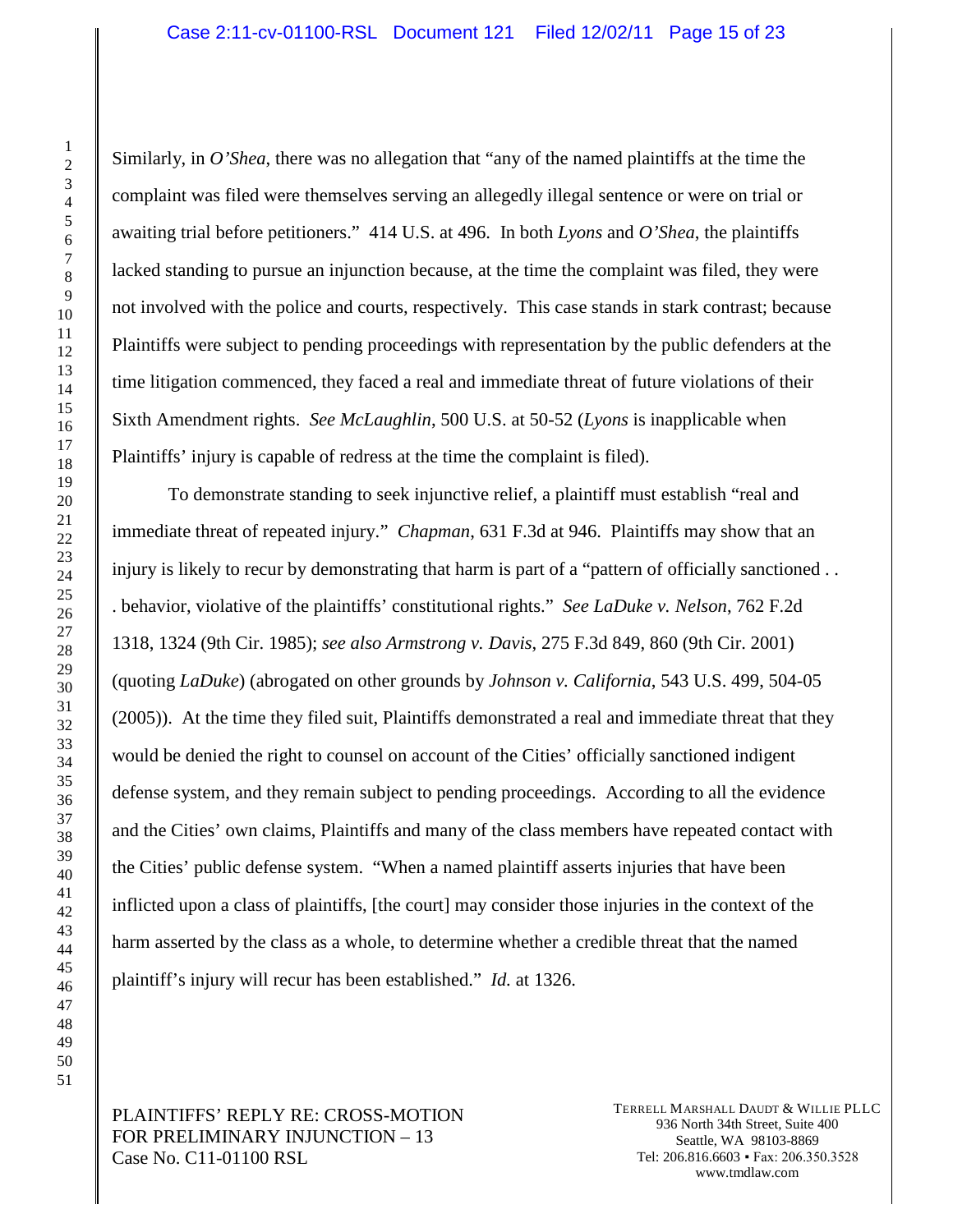## **C. Plaintiffs' Claims Present a Live Case and Controversy**

A claim for injunctive or declaratory relief becomes moot only if the plaintiff no longer has a live case or controversy justifying relief. *Flint v. Dennison*, 488 F.3d 816, 824 (9th Cir. 2007). The Cities argue that Plaintiffs no longer have a live controversy because each Plaintiff has been assigned conflict counsel. Though Plaintiffs are no longer represented by the Public Defender, they remain within the Cities' system for indigent defense, and the harms that existed at the time they filed suit are "capable of repetition but evading review."<sup>[13](#page-15-0)</sup> This is sufficient to defeat a mootness challenge. *Cf. Parents Involved in Comm. Sch. v. Seattle Sch. Dist. No 1*, 551 US 701, 719 (2007) (In a challenge to a school's racial assignment policies, the fact that a student was granted a transfer to "the school to which transfer was denied under the racial guidelines" did not deprive the court of jurisdiction because "the racial guidelines apply at all grade levels. Upon [the student's] enrollment in middle school, he may again be subject to assignment based on his race.").

The Cities' contention that Plaintiffs will suffer no injury unless they are erroneously convicted ignores that Sixth Amendment claims based on "the actual or constructive denial of counsel" differ fundamentally from those based on the "actual effectiveness of counsel's assistance" in a case going to trial. *See Strickland v. Washington*, 466 U.S. 668, 683 (1984). In this civil suit seeking prospective relief, the question is not whether Plaintiffs have been prejudiced by counsel's errors, but whether the system of indigent defense created and maintained by the Cities results in a systemic denial of the right to counsel. [14](#page-15-1) *See Luckey v. Harris*, 860 F.2d 1012, 1017 (11th Cir. 1988) ("Whether an accused has been prejudiced by the

<span id="page-15-0"></span> $<sup>13</sup>$  Indeed, it would be perverse to hold that an indigent defendant must voluntarily surrender any opportunity to</sup> exercise his Sixth Amendment right to competent counsel in order to preserve a "live" controversy against the Cities in a civil suit challenging the systemic denial of the right to counsel.

<span id="page-15-1"></span><sup>&</sup>lt;sup>14</sup> Because Plaintiffs allege systemic denial of the right to counsel—not merely the risk of erroneous conviction—their injuries are not vitiated or made speculative by the possibility that external actors (including the prosecutor, judge, or appeals court) might ultimately prevent the system of indigent defense set up by the Cities from bearing fruit in the form of unconstitutional convictions. *See Luckey v. Harris*, 860 F.2d 1012, 1017 (11th Cir. 1988).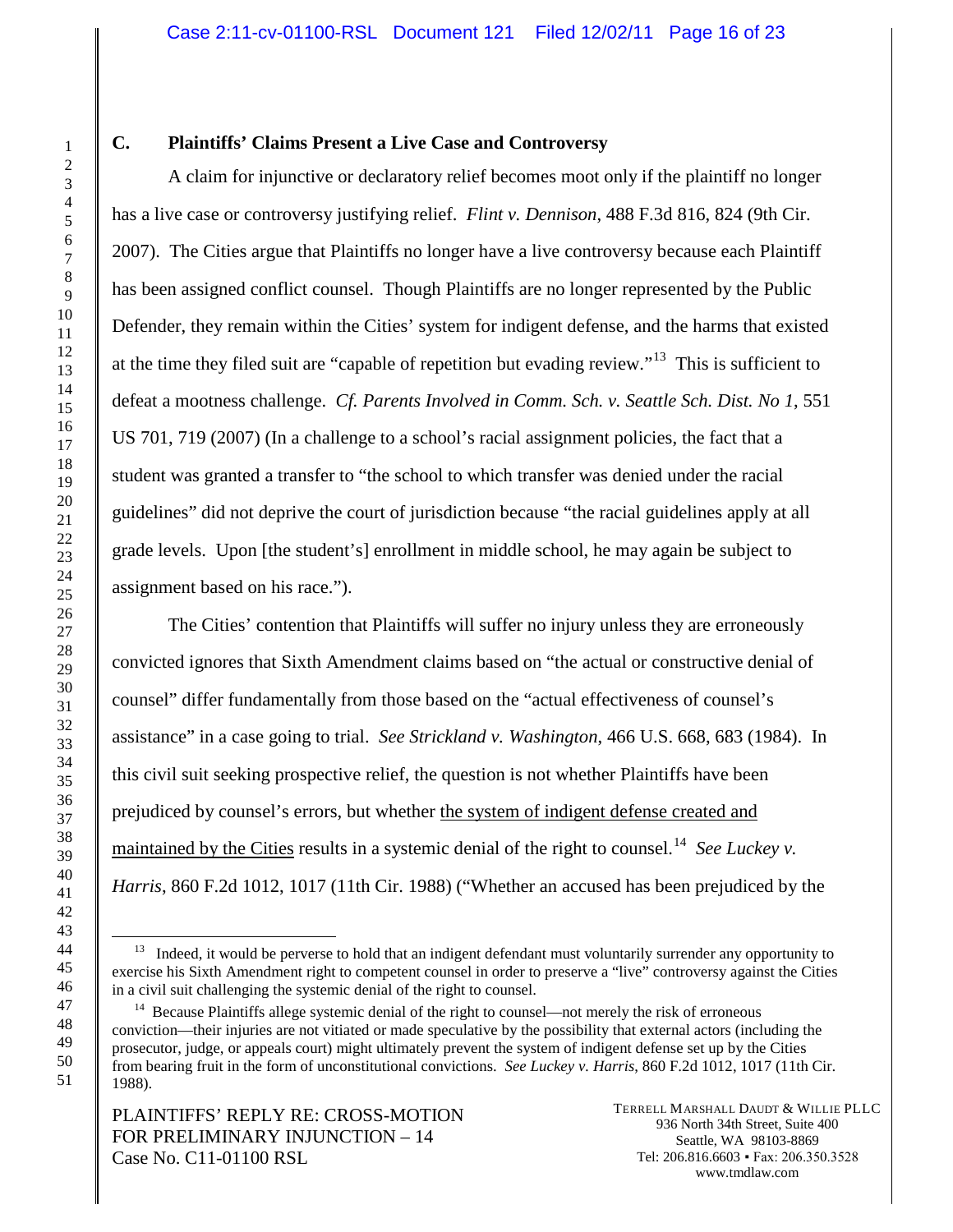denial of a right is an issue that relates to relief—whether the defendant is entitled to have his or her conviction overturned—rather than to the question of whether such a right exists and can be protected prospectively.").

In addition, the Cities refuse to acknowledge that Plaintiffs filed suit on behalf of a proposed class. In class actions,"[t]here may be cases in which the controversy involving the named plaintiffs is such that it becomes moot as to them before the district court can reasonably be expected to rule on the certification motion." *Sosna v. Iowa*, 419 U.S. 393, 402 n.11 (1975); *see also McLaughlin*, 500 U.S. at 50-52. In such instances, a case is not mooted by subsequent events if the alleged illegal acts are "capable of repetition yet evading review" or the class is "inherently transitory." *See Gerstein v. Pugh*, 420 U.S. 103, 111 n.11 (1975) (holding that a class challenge to the constitutionality of a state's probable cause hearing procedure was not mooted by the conviction and transfer of the named class representatives); *Wade v. Kirkland*, 118 F.3d 667,669–70 (9th Cir. 1997) (holding that even if the named plaintiffs' claims were moot, the district court should rule on the motion for class certification and permit proposed class members to intervene if the class was inherently transitory).<sup>[15](#page-16-0)</sup>

Plaintiffs' experiences perfectly illustrate why the courts recognize a "capable of repetition but evading review" exception to mootness, particularly where the class is inherently transitory.<sup>[16](#page-16-1)</sup> The Cities' wrongful acts are capable of repetition in each case involving an indigent defendant but may evade review if the named Plaintiffs' cases are mooted by subsequent acquittal, conviction, or appointment of substitute counsel. In addition, the proposed class in this action is inherently transitory because it is a constant, though revolving class of persons suffering from the same deprivation. *McLaughlin*, 500 U.S. at 52. Because no member

PLAINTIFFS' REPLY RE: CROSS-MOTION FOR PRELIMINARY INJUNCTION – 15 Case No. C11-01100 RSL

<span id="page-16-0"></span><sup>&</sup>lt;sup>15</sup> The Cities cite to *Weinstein v. Bradford*, 423 U.S. 147 (1975), but that case is inapposite because it deals with the application of the "capable of repetition, yet evading review" doctrine "in the absence of a class action." *Id*. at 149 Here, Plaintiffs brought the suit as a class action, and they are actively seeking class certification. Dkt. # 82.

<span id="page-16-1"></span> $16$  The Cities' actions regarding Ryan Osborne, dismissing his criminal case after plaintiffs sought to add him as a plaintiff, also demonstrate why this case fits the "inherently transitory" category.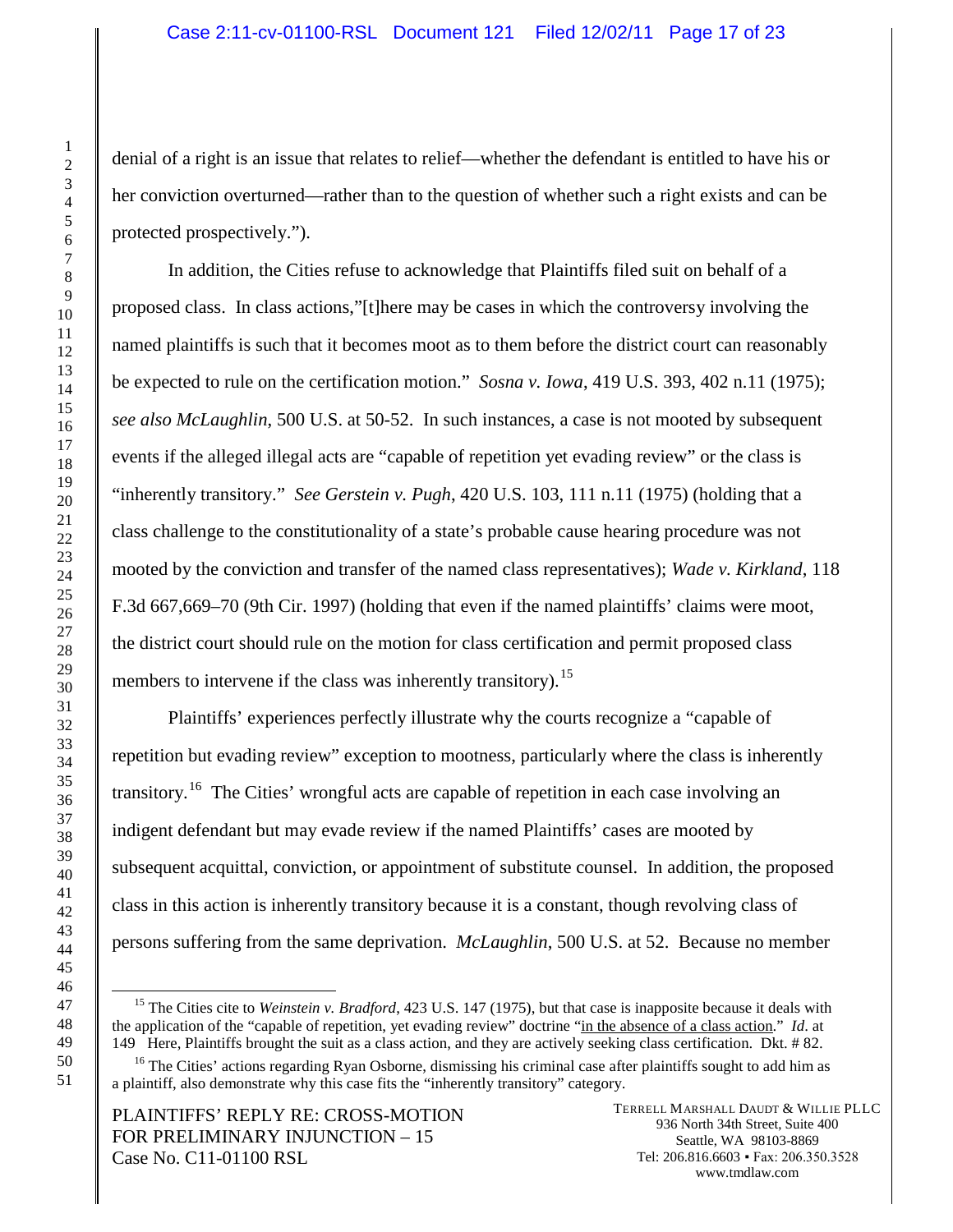of the proposed class is likely to have a live claim throughout the entire litigation, the duration of the challenged actions are short enough to evade review. *See Gerstein*, 420 U.S. at 111.

#### **D. Plaintiffs Lack Adequate and Ongoing Remedies**

The Cities argue that indigent defendants in Mount Vernon and Burlington have adequate remedies at law through the substitution of counsel or appeal. *See e.g.,* Dkt. # 25 at 13-16. This contention, however, makes an erroneous factual assumption and misconstrues the nature of Plaintiffs' claims. There is no evidence supporting the assumption that every indigent defendant in the Cities' criminal justice system will be aware that he or she may request a substitution of counsel. The only reason the named Plaintiffs in this case obtained substitute counsel is because class counsel intervened and facilitated that change, believing it was necessary to obtain substitute counsel to protect Plaintiffs' rights in the criminal case. The alternatives of substitution of counsel or waiting for an appeal are not adequate because they are unrealistic (one conflict attorney cannot absorb 2,000 cases) or force indigent defendants to suffer irreparable harm while they attempt to vindicate their rights.

# **E. Plaintiffs Have Met the Test for Likelihood of Success on the Merits**

Based on proof of the specific deficiencies discussed above, Plaintiffs are likely to succeed on the merits of their constructive denial of counsel claim. Because Plaintiffs are not making a post-conviction challenge based on ineffective assistance of counsel, the prejudice requirement of *Strickland*, 466 U.S. at 687-88, does not apply. Numerous courts have so held. *See* Dkt. # 45 at 20-22. Therefore, this Court can award prospective relief for the pre-conviction Sixth Amendment claims that are at issue.

The evidence shows the Cities' public defense system violates the Sixth Amendment. Appointed counsel must actually represent the client—through presence, attention, and advocacy—at all critical stages of the defendant's criminal prosecution. *Avery v. Alabama*, 308 U.S. 444, 446 (1940); *Ferri v. Ackerman*, 444 U.S. 193, 204 (1979); *United States v. Cronic*, 466

PLAINTIFFS' REPLY RE: CROSS-MOTION FOR PRELIMINARY INJUNCTION – 16 Case No. C11-01100 RSL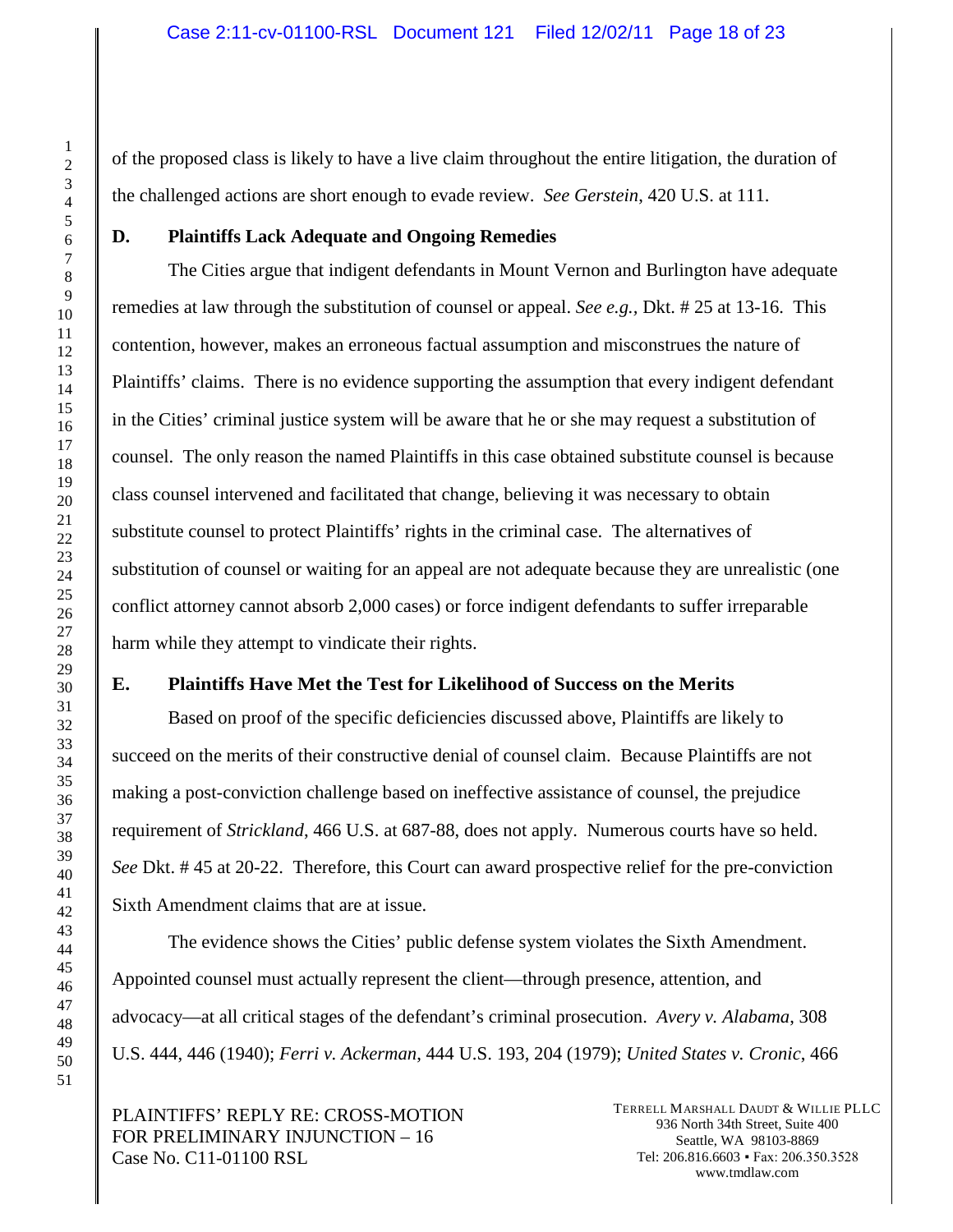U.S. 648, 654, 655, 656 (1984). Indigent defendants with criminal charges pending in Mount Vernon and Burlington are suffering from the constructive denial of counsel. While the defendants are appointed counsel to represent them in their criminal proceedings, these courtappointed attorneys fail to provide the minimal level of assistance mandated by the United States and Washington State Constitutions and the law prescribed in Gideon v. Wainwright. Moreover, the Cities are aware of these longstanding deficiencies yet fail to take any action to correct these constitutional violations. As previously discussed in Section II, supra, Plaintiffs have the factual and expert evidence to succeed on the merits of their claim.

### **F. Plaintiffs have Shown Indigent Defendants Will Suffer Very Serious Irreparable Harm in the Absence of a Preliminary Injunction**

When "an alleged deprivation of a constitutional right is involved, most courts hold that no further showing of irreparable injury is necessary." *Bery v. City of New York*, 97 F.3d 689, 694 (2nd Cir. 1996); *see also Best v. Grant County*, No. 042-00189-0 (Wash. Super. Ct. Aug. 26, 2004) at 7 (The allegation that a pre-trial defendant "is facing criminal prosecution without an effective lawyer by his side certainly raises the prospect of serious and immediate injury or threatened injury."). In this case, the above deficiencies violate the fundamental constitutional right to counsel of Plaintiffs and other indigent defendants, subjecting them to loss of liberty and numerous other severe consequences as a result of the violation. A lack of investigation and preparation, a failure to conduct confidential consultations, and all the other systemic shortcomings discussed above are in and of themselves deprivations of the indigent defendants' rights resulting in very serious damage. These are not mere "customer service complaints" and, unless the Cities are required to take steps to correct these shortcomings, the class of indigent defendants that Plaintiffs represent will continue to suffer irreparable harm in the absence of an injunction. *See Lavallee v. Justices in Hampden Superior Court*, 812 N.E.2d 895, 907 (Mass. 2004) (There is no adequate remedy at law because "the loss of opportunity to confer with counsel to prepare a defense is one that cannot be adequately addressed on appeal after an

PLAINTIFFS' REPLY RE: CROSS-MOTION FOR PRELIMINARY INJUNCTION – 17 Case No. C11-01100 RSL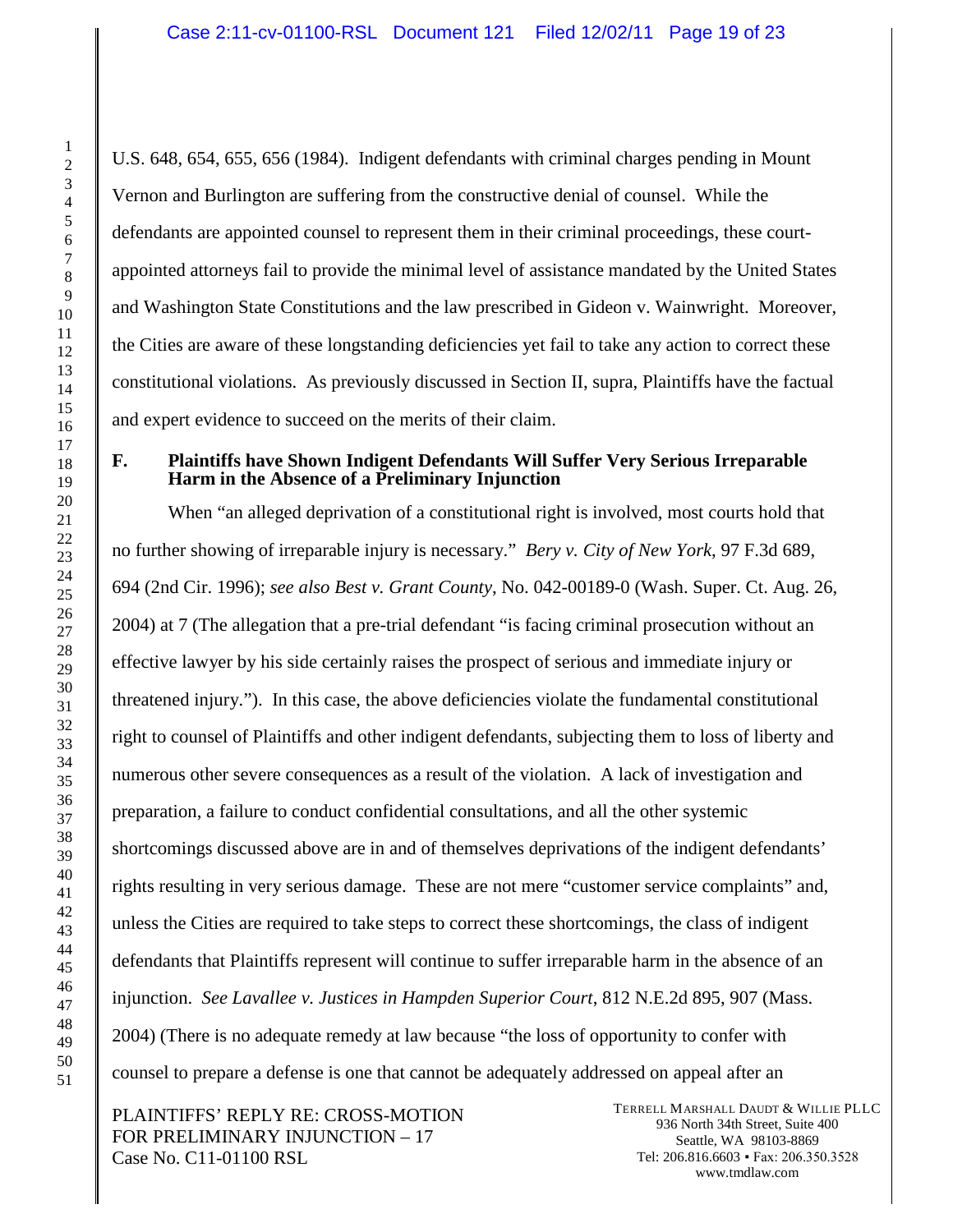uncounselled conviction.") This is the kind of serious irreparable harm that satisfies the

requirements for a mandatory injunction, and shows the public interest and the balance of

equities favor an injunction.

### **IV. CONCLUSION**

For the reasons stated above, Plaintiffs respectfully request a preliminary injunction

order.

RESPECTFULLY SUBMITTED this 2nd day of December, 2011.

|                                                                                                 | By: s/ James F. Williams, WSBA #23613<br>Email: JWilliams@perkinscoie.com<br>Breena M. Roos, WSBA #34501<br>Email: BRoos@perkinscoie.com<br>J. Camille Fisher, WSBA #41809<br>Email: CFisher@perkinscoie.com<br><b>Perkins Coie LLP</b><br>1201 Third Avenue, Suite 4800<br>Seattle, WA 98101-3099<br>Telephone:<br>206.359.8000<br><b>Attorneys for Defendant</b>              |
|-------------------------------------------------------------------------------------------------|---------------------------------------------------------------------------------------------------------------------------------------------------------------------------------------------------------------------------------------------------------------------------------------------------------------------------------------------------------------------------------|
|                                                                                                 | By: s/Toby J. Marshall, WSBA #32726<br>Beth E. Terrell, WSBA #26759<br>Email: bterrell@tmdwlaw.com<br>Toby J. Marshall, WSBA #32726<br>Email: tmarshall@tmdwlaw.com<br>Jennifer Rust Murray, WSBA #36983<br>Email: jmurray@tmdwlaw.com<br>TERRELL MARSHALL DAUDT & WILLIE PLLC<br>936 North 34th Street, Suite 400<br>Seattle, Washington 98103-8869<br>Telephone: 206.816.6603 |
|                                                                                                 | Darrell W. Scott, WSBA #20241<br>Email: scottgroup@mac.com<br>Matthew J. Zuchetto, WSBA #33404<br>Email: matthewzuchetto@mac.com<br><b>SCOTT LAW GROUP</b><br>926 W Sprague Avenue, Suite 583<br>Spokane, Washington 99201<br>Telephone: 509.455.3966                                                                                                                           |
|                                                                                                 | Sarah A. Dunne, WSBA #34869<br>Email: dunne@aclu-wa.org                                                                                                                                                                                                                                                                                                                         |
| PLAINTIFFS' REPLY RE: CROSS-MOTION<br>FOR PRELIMINARY INJUNCTION - 18<br>Case No. C11-01100 RSL | TERRELL MARSHALL DAUDT & WILLIE PLLC<br>936 North 34th Street, Suite 400<br>Seattle, WA 98103-8869<br>Tel: 206.816.6603 • Fax: 206.350.3528<br>www.tmdlaw.com                                                                                                                                                                                                                   |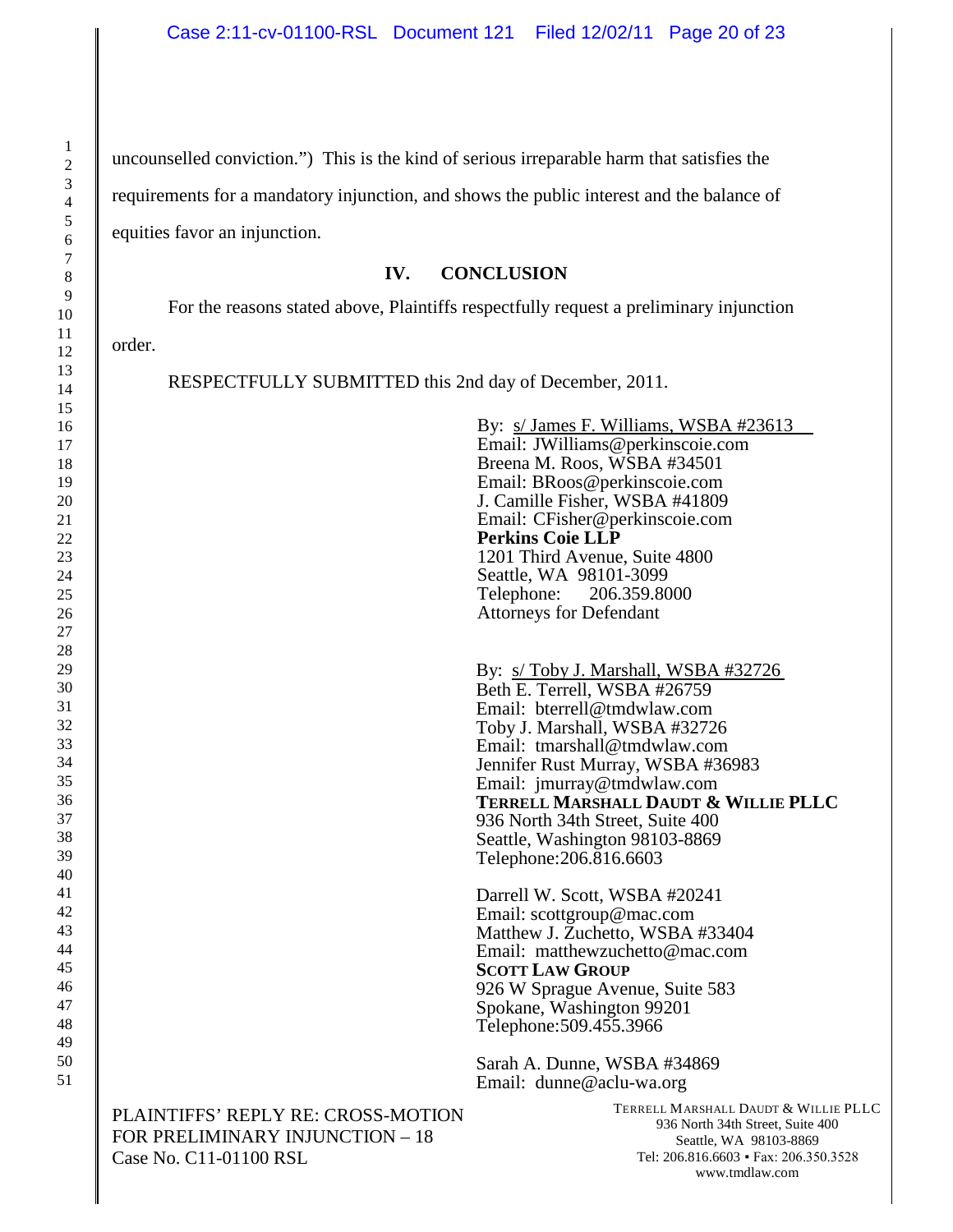Nancy L. Talner, WSBA #11196 Email: talner@aclu-wa.org **ACLU OF WASHINGTON FOUNDATION** 901 Fifth Avenue, Suite 630 Seattle, Washington 98164 Telephone:206.624.2184

### ATTORNEYS FOR PLAINTIFFS

PLAINTIFFS' REPLY RE: CROSS-MOTION FOR PRELIMINARY INJUNCTION – 19 Case No. C11-01100 RSL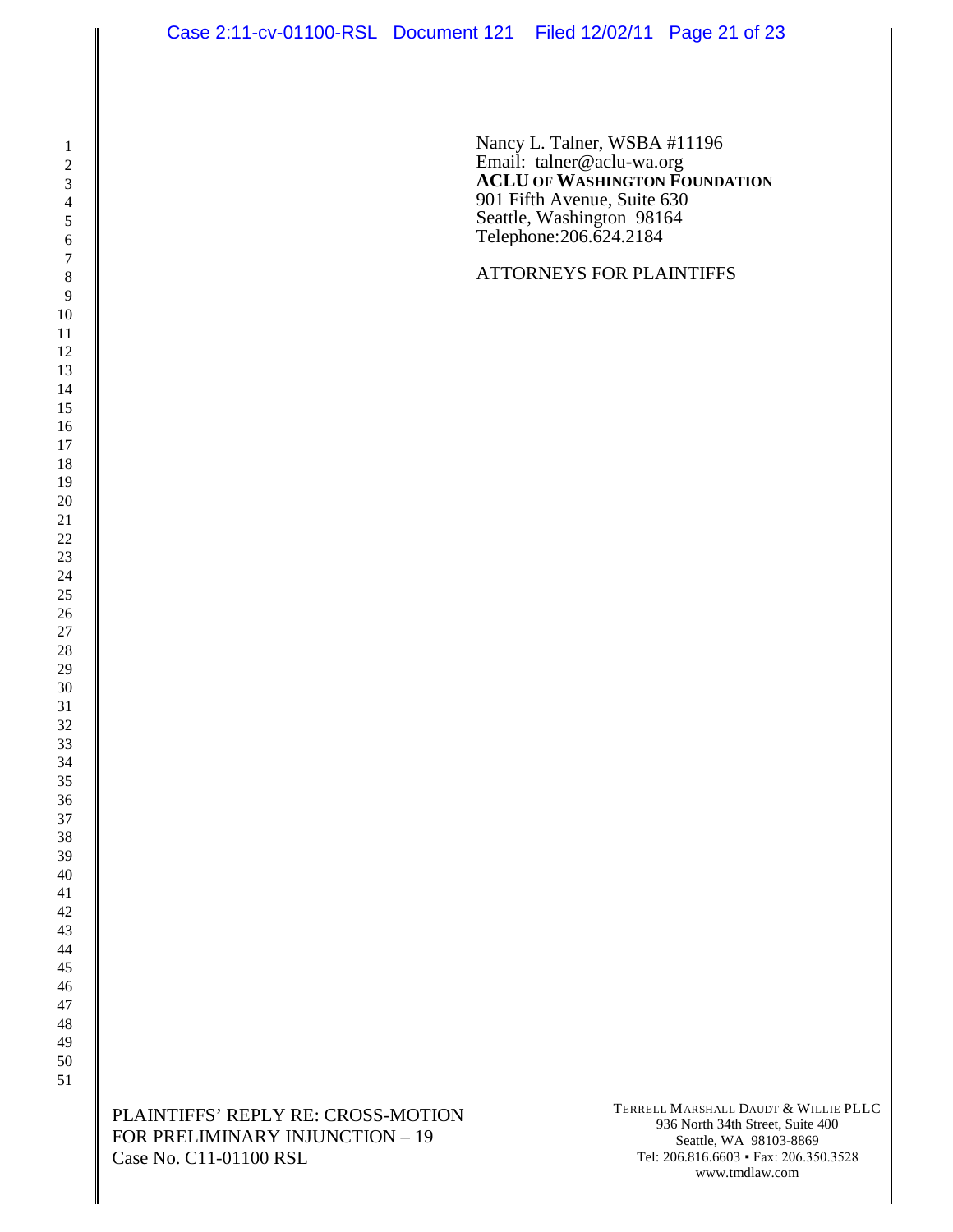#### **CERTIFICATE OF SERVICE**

I certify that on the 2nd day of December, 2011, I made arrangements to electronically

file the foregoing Plaintiffs' Reply Re: Cross-Motion for Preliminary Injunction with the Clerk

of the Court using the CM/ECF system which will send notification of such filing to the

following:

| <b>ATTORNEYS FOR DEFENDANT CITY OF MOUNT VERNON</b>        |  |
|------------------------------------------------------------|--|
| Kevin Rogerson, WSBA #31664<br><b>CITY OF MOUNT VERNON</b> |  |

**CITY OF MOUNT VERNON** 910 Cleveland Avenue Mount Vernon, WA 98273-4212 Telephone: 360.336.6203<br>Facsimile: 360.336.6267 Facsimile: 360.336.6267<br>Email: keving@moun kevinr@mountvernonwa.gov

Andrew G. Cooley, WSBA #15189 Adam Rosenberg, WSBA #39256 Jeremy W. Culumber, WSBA #35423 KEATING BUCKLIN & MCCORMACK 800 Fifth Ave., Suite 4141 Seattle, WA 98104-3175<br>Telephone: 206.623.88 Telephone: 206.623.8861<br>Facsimile: 206.223.9423 Facsimile: 206.223.9423<br>Emails: acoolev@kbm acooley@kbmlawyers.com arosenberg@kbmlawyers.com jculumber@kbmlawyers.com

#### **ATTORNEYS FOR DEFENDANT CITY OF MOUNT VERNON**

Scott G. Thomas, WSBA #23079 **CITY OF BURLINGTON** 833 South Spruce Street Burlington, WA 98233-2810 Telephone: 360.755.9473<br>Facsimile: 360.755.1297 Facsimile:<br>Email: sthomas@ci.burlington.wa.us

PLAINTIFFS' REPLY RE: CROSS-MOTION FOR PRELIMINARY INJUNCTION – 20 Case No. C11-01100 RSL